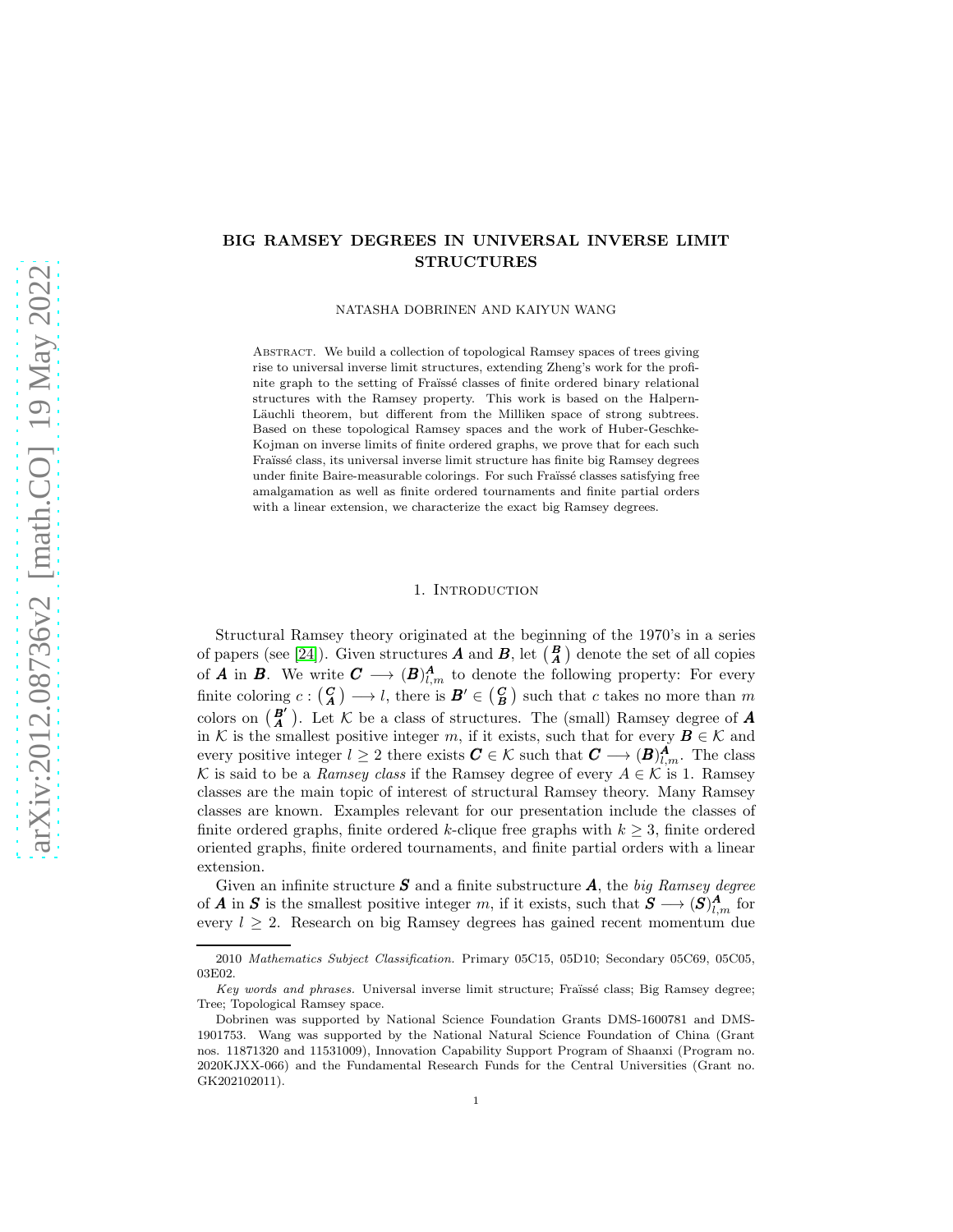to the seminal paper of Kechris, Pestov, and Todorčević in [\[15\]](#page-26-1), and the results by Zucker in [\[31\]](#page-26-2) connecting big Ramsey degrees for countable structures with topological dynamics, answering a question in [\[15\]](#page-26-1).

The history of big Ramsey degrees for countably infinite structures has its beginnings in an example of Sierpinski, who constructed a 2-coloring of pairs of rationals such that every subset forming a dense linear order retains both colors. Later, Galvin proved that for every finite coloring of pairs of rationals, there is a subset forming a dense linear order on which the coloring takes no more than two colors, thus proving that the big Ramsey degree for pairs of rationals is exactly two. This line of work has developed over the decades, notably with Laver proving upper bounds for all finite sets of rationals, and culminating in Devlin's calculations of the exact big Ramsey degrees for finite sets of rationals in [\[6\]](#page-25-0).

The area of big Ramsey degrees on countably infinite structures has seen considerable growth in the past two decades, beginning notably with Sauer's proof in [\[28\]](#page-26-3) that every finite graph has finite big Ramsey degree in the Rado graph, which is the Fraïssé limit of the class of all the finite graphs, and the immediately following result of Laflamme, Sauer and Vuksanovic in [\[16\]](#page-26-4) characterizing the exact big Ramsey degrees of the Rado graph. Other recent work on big Ramsey degrees of countable structures include ultrametric spaces (Nguyen Van Thé,  $[25]$ ), the dense local order (Laflamme, Nguyen Van Thé and Sauer, [\[17\]](#page-26-6)), the ultrahomogeneous  $k$ -clique free graphs (Dobrinen, [\[7,](#page-26-7) [8\]](#page-26-8)), and, very recently, the following: [\[2\]](#page-25-1), [\[3\]](#page-25-2), [\[5\]](#page-25-3), [\[14\]](#page-26-9), [\[18\]](#page-26-10), [\[19\]](#page-26-11), [\[32\]](#page-26-12). For more background in this area, we refer the reader to the excellent Habilitation of Nguyen Van Thé [\[26\]](#page-26-13) and a more recent expository paper of the first author [\[9\]](#page-26-14).

Results on big Ramsey degrees for uncountable structures are even more sparse than for countable structures. Ramsey theorems for perfect sets mark a beginning of this line of inquiry, and most of these theorems have at their core either the Milliken theorem  $([20])$  $([20])$  $([20])$ , or the Halpern-Läuchli theorem  $([12])$  $([12])$  $([12])$  on which Milliken's theorem is based. For example, Blass proved in [\[4\]](#page-25-4) the following partition theorem for perfect sets of  $\mathbb{R}$ , which was conjectured by Galvin (see [\[10\]](#page-26-17)), who proved it for  $n \leq 3$ .

<span id="page-1-0"></span>Theorem 1.1 (Blass [\[4\]](#page-25-4)). *For every perfect subset* P *of* R *and every finite continuous coloring of*  $[P]^n$ *, there is a perfect set*  $Q \subseteq P$  *such that*  $[Q]^n$  *has at most*  $(n-1)!$  *colors.* 

In the proof of this theorem, Blass defined patterns for finite subsets of a perfect tree T such that for every finite continuous coloring of finite subsets of the nodes in  $T$ , one can make all subsets with a fixed pattern monochromatic by going to a perfect subtree. Todorčević (see [\[29\]](#page-26-18), Corollary 6.47) provided a simpler proof of Blass' theorem using the Milliken space, as the perfect trees in Blass' argument can be replaced by strong subtrees.

Given a set X, a subset Y is called an n-subset of X if Y is a subset of X of size n. Let  $[X]^n = \{ Y \subseteq X : |Y| = n \}$  be the set of all n-subsets of X. For a graph G, let  $V(G)$  denote its vertex set and  $E(G) \subseteq [V(G)]^2$  denote its edge relation, that is,  $E(G)$  is an irreflexive and symmetric binary relation. An inverse limit of finite ordered graphs is called *universal* if every inverse limit of finite ordered graphs order-embeds continuously into it. Geschke (see  $|11|$ ) proved the existence of a universal inverse limit graph. Moreover, Huber-Geschke-Kojman (see [\[13\]](#page-26-20))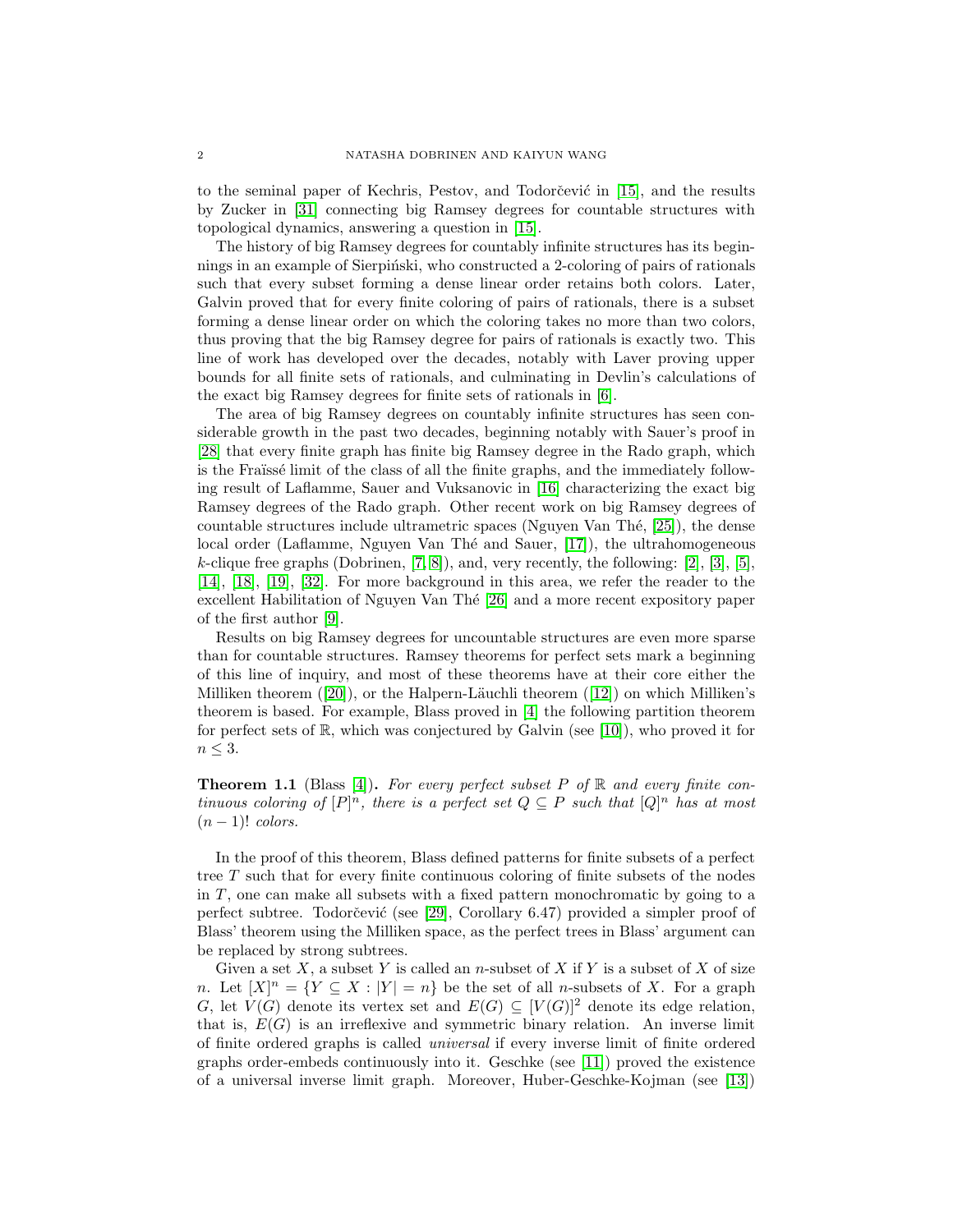gave the definition of a universal inverse limit graph with no mention of an inverse system.

Definition 1.2 (Huber-Geschke-Kojman [\[13\]](#page-26-20)). A *universal inverse limit* of finite ordered graphs is a triple  $G = \langle V, E, \langle \rangle$ , such that the following conditions hold.

- (1) V is a compact subset of  $\mathbb{R}\backslash\mathbb{Q}$ ,  $E \subseteq [V]^2$ , and  $\lt$  is the restriction of the standard order on  $\mathbb R$  to  $V$ .
- (2) (Modular profiniteness) For every pair of distinct vertices  $u, v \in V$ , there is a partition of V to finitely many closed intervals such that
	- (a)  $u, v$  belong to different intervals from the partition;
	- (b) for every interval I in the partition, for all  $x \in V \backslash I$  and for all  $y, z \in I$ ,  $(x, y) \in E$  if and only if  $(x, z) \in E$ .
- (3) (Universality) Every nonempty open interval of V contains induced copies of all finite ordered graphs.

Based on the way Blass proved Theorem [1.1](#page-1-0) by partitioning finite subsets into patterns in [\[4\]](#page-25-4), Huber, Geschke and Kojman proved in [\[13\]](#page-26-20) the following partition theorem for universal inverse limits of finite ordered graphs by partitioning the isomorphism class of finite ordered graph  $H$  into  $T(H)$  many strong isomorphism classes, called types. This theorem tells us that the universal inverse limit graphs have finite big Ramsey degrees under finite Baire-measurable colorings.

<span id="page-2-0"></span>Theorem 1.3 (Huber-Geschke-Kojman [\[13\]](#page-26-20)). *For every finite ordered graph* H *there is*  $T(H) < \omega$  *such that for every universal inverse limit graph*  $G$ *, and for every finite Baire-measurable coloring of the set*  $\left(\frac{G}{H}\right)$  *of all copies of*  $H$  *in*  $G$ *, there is a closed copy*  $G'$  *of*  $G$  *in*  $G$  *such that the set*  $\begin{pmatrix} G' \\ H \end{pmatrix}$  *of all copies of*  $H$  *in*  $G'$  *has*  $at most T(H)$  *colours.* 

The following notation will be used throughout. The set of natural numbers,  $\{0, 1, 2, 3, \ldots\}$ , will be denoted by  $\omega$ . Let  $\omega^{\langle \omega \rangle}$  be the set of all finite sequences of natural numbers. Let  $\subseteq$  denote the initial segment relation. For an element  $s \in \omega^{\leq \omega}$ , let |s| denote the length of s. We call a downward closed subset T of  $\omega^{\leq \omega}$ a tree, ordered by  $\subseteq$ . Every element t of a tree T is called a node. Given a tree T, let [T] be the set of all infinite branches of T, i.e.,  $[T] = \{x \in \omega^\omega : (\forall n \lt \omega) \ x \restriction n \in T\},\$ where  $x \restriction n$  is its initial segment of length n. T' is called a subtree of T if  $T' \subseteq T$ and  $T'$  is a tree. For a tree T and  $t \in T$ , s is called an immediate successor of t if s is a minimal element of  $T$  above  $t$ . The set of immediate successors of  $t$  in  $T$ is denoted by succ $_T(t)$ . Let  $T_t$  be the set of all nodes in T comparable to t, i.e.,  $T_t = \{s \in T : t \subseteq s \vee s \subseteq t\}.$  For  $n \in \omega$ , we let  $T(n) = \{t \in T : |t| = n\}.$ 

In order to state the results of Huber-Geschke-Kojman and of Zheng, we need to introduce the following notation and structures. Let R denote the Rado graph, i.e., the unique (up to isomorphism) countable universal homogeneous graph. We assume that the set of vertices of R is just the set  $\omega$  of natural numbers. For  $n \in \omega$ , let  $R_n$  be the induced subgraph of R on  $\{0, \ldots, n\}$ .

**Definition 1.4** ([\[13\]](#page-26-20)). Let  $T_{\text{max}} \subseteq \omega^{\leq \omega}$  be the nonempty tree such that for each  $t \in T_{\max},$ 

$$
\mathrm{succ}_{T_{\max}}(t) = \{t^\frown \langle 0 \rangle, t^\frown \langle 1 \rangle, \ldots, t^\frown \langle |t| \rangle\}.
$$

For  $t \in T_{\text{max}}$ , we define  $G_t$  to be the ordered graph on the vertex set  $\text{succ}_{T_{\text{max}}} (t)$ with lexicographical ordering, such that  $G_t$  is isomorphic to  $R_{|t|}$ .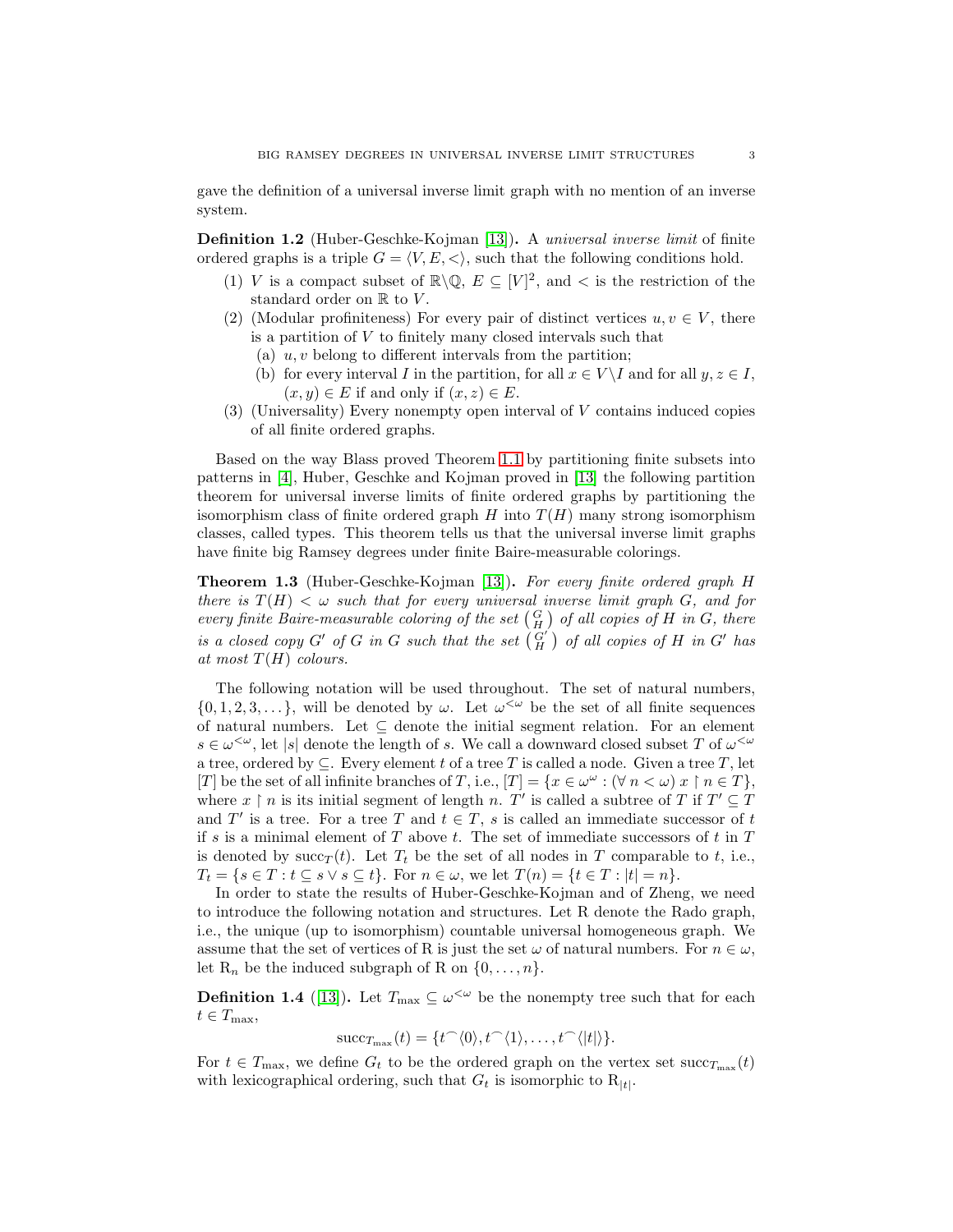Note that  $[T_{\text{max}}]$  is a subset of  $\omega^{\omega}$ . Given  $x, y \in [T_{\text{max}}]$  with  $x \neq y$ , let  $x \cap y \in \omega^{\langle \omega \rangle}$ be the common initial segment of x and y, i.e.  $x \cap y = x \restriction \min\{n : x(n) \neq y(n)\}.$ The tree  $T_{\text{max}}$  and the ordered graphs  $G_t$  ( $t \in T_{\text{max}}$ ) induce an ordered graph  $G_{\text{max}}$ on the vertex set  $[T_{\text{max}}]$ , ordered lexicographically, with the edge relation defined as follows. For  $x, y \in [T_{\text{max}}], (x, y) \in E(G_{\text{max}})$  if and only if  $(x \restriction (|x \cap y| + 1), y \restriction (|x \cap y| + 1)$  $(|x \cap y| + 1) \in E(G_{x \cap y})$ . Suppose that T is a subtree of  $T_{\text{max}}$  and  $t \in T$ . Let  $G_t^T$ denote the induced subgraph of  $G_t$  on the vertex set succ<sub>T</sub> $(t)$ . We define  $G(T)$  to be the induced subgraph of  $G_{\text{max}}$  on [T]. A subtree T of  $T_{\text{max}}$  is called a  $G_{\text{max}}$ -tree if for every finite ordered graph H and every  $t \in T$ , there is  $s \in T$  with  $t \subseteq s$  such that H embeds into  $G_s^T$ . In particular,  $T_{\text{max}}$  is a  $G_{\text{max}}$ -tree.

Let  $(\mathcal{R}, \leq, r)$  be a triple satisfying the following:  $\mathcal{R}$  is a nonempty set,  $\leq$  is a quasi-ordering on R, and  $r : \mathcal{R} \times \omega \longrightarrow \mathcal{AR}$  is a mapping giving us the sequence  $(r_n(\cdot) = r(\cdot, n))$  of approximation mappings, where

$$
\mathcal{AR} = \{r_n(A) : A \in \mathcal{R} \text{ and } n \in \omega\}.
$$

For  $a \in \mathcal{AR}$  and  $A \in \mathcal{R}$ ,

$$
[a, A] = \{ B \in \mathcal{R} : (B \le A) \land (\exists n)(r_n(A) = a) \}.
$$

The topology on  $\mathcal R$  is given by the basic open sets [a, A]. This topology is called the *Ellentuck topology* on  $\mathcal{R}$ . Given the Ellentuck topology on  $\mathcal{R}$ , the notions of nowhere dense, and hence of meager are defined in the natural way. Thus, we may say that a subset X of R has the *property of Baire* iff  $X = \mathcal{O}\triangle\mathcal{M}$  for some Ellentuck open set  $\mathcal{O} \subseteq \mathcal{R}$  and Ellentuck meager set  $\mathcal{M} \subseteq \mathcal{R}$ .

**Definition 1.5** ([\[29\]](#page-26-18)). A subset X of R is *Ramsey* if for every  $\emptyset \neq [a, A]$ , there is a  $B \in [a, A]$  such that  $[a, B] \subseteq \mathcal{X}$  or  $[a, B] \cap \mathcal{X} = \emptyset$ .  $\mathcal{X} \subseteq \mathcal{R}$  is *Ramsey null* if for every  $\emptyset \neq [a, A]$ , there is a  $B \in [a, A]$  such that  $[a, B] \cap \mathcal{X} = \emptyset$ .

A triple  $(\mathcal{R}, \leq, r)$  is a *topological Ramsey space* if every property of Baire subset of  $R$  is Ramsey and if every meager subset of  $R$  is Ramsey null.

In [\[30\]](#page-26-21), Zheng constructed a collection of topological Ramsey spaces of trees. For each type  $\tau$  of finite ordered graphs, the space  $(\mathcal{G}_{\infty}(\tau), \leq, r)$  consists of  $G_{\max}$ -trees of a particular shape. The new spaces  $\mathcal{G}_{\infty}(\tau)$  not only depend on the fact that the class of finite ordered graphs is the Ramsey class, but also, similarly to the Milliken space, are based on the Halpern-Läuchli theorem. Moreover, she presented an application of the topological Ramsey spaces  $\mathcal{G}_{\infty}(\tau)$  to inverse limit graph theory. Similarly to how Todorčević proved Blass' Theorem [1.1,](#page-1-0) Zheng used the new spaces  $\mathcal{G}_{\infty}(\tau)$  to prove the following Theorem [1.6](#page-3-0) (Theorem 3.1 in [\[13\]](#page-26-20)), which is a key step to show the above Theorem [1.3](#page-2-0) in [\[13\]](#page-26-20).

<span id="page-3-0"></span>Theorem 1.6 (Theorem 3.1 in [\[13\]](#page-26-20)). *Let* T *be an arbitrary* Gmax*-tree. For every type* τ *of a finite induced subgraph of* Gmax*, and for every continuous coloring*  $c: \binom{G(T)}{\tau} \longrightarrow 2$ , there is a  $G_{\text{max}}$ -subtree S of T such that c is constant on  $\binom{G(S)}{\tau}$ .

In this paper, we extend Zheng's methods to build a collection of topological Ramsey spaces of trees in the setting of Fraïssé classes of finite ordered structures with finitely many binary relations satisfying the Ramsey property. Based on these topological Ramsey spaces and the work of Huber-Geschke-Kojman on inverse limits of finite ordered graphs, we prove the following theorem. Here,  $F_{\text{max}}$  is a universal limit structure encoded in a particular way on the set of infinite branches of a certain finitely branching tree  $T_{\text{max}}$  (see Definitions [2.3](#page-6-0) and [2.4\)](#page-6-1).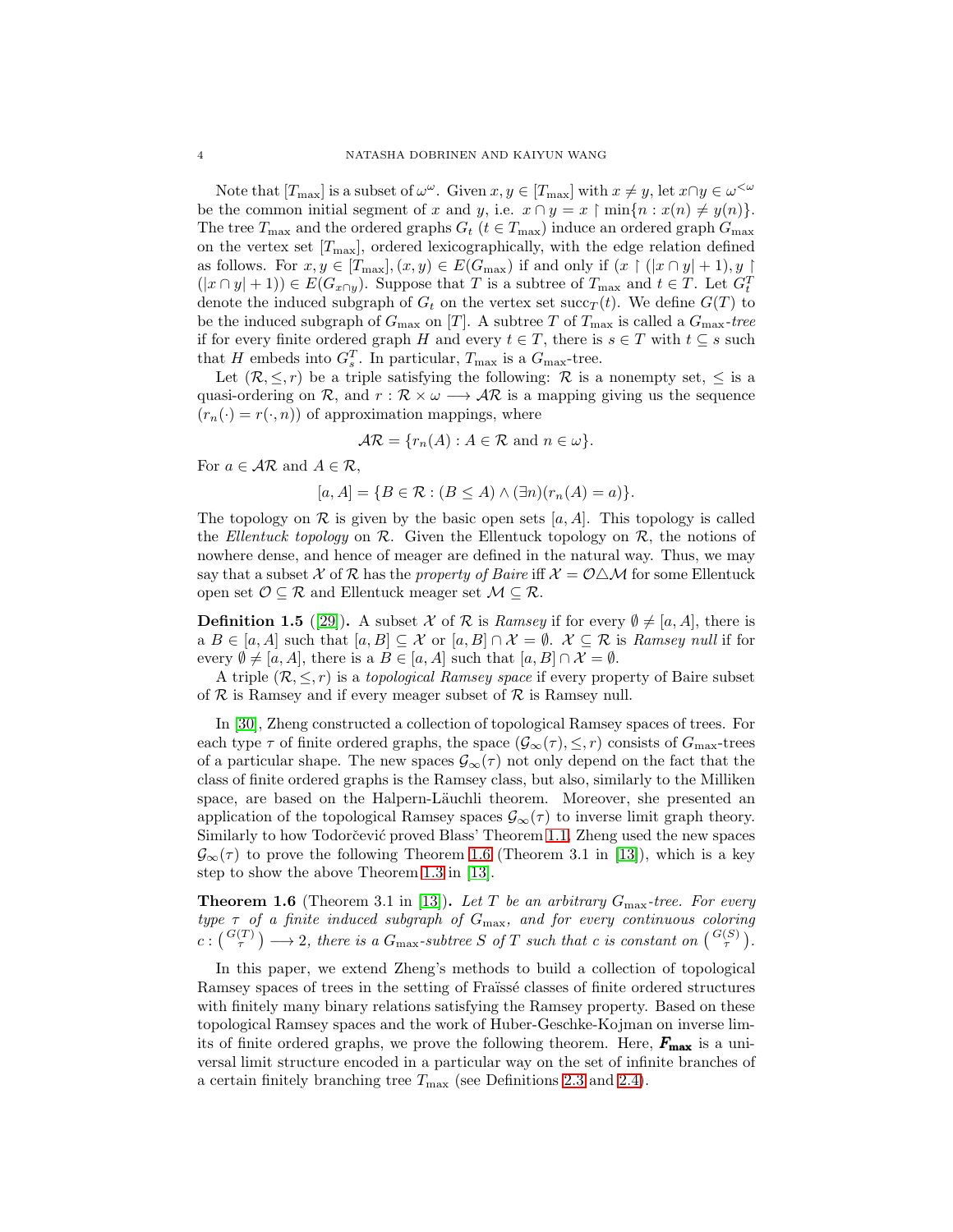Theorem 1.7. Let  $K$  be a Fraïssé class, in a finite signature, of finite ordered *binary relational structures with the Ramsey property. For every*  $H \in \mathcal{K}$ *, there is a finite number*  $T(H, F_{\text{max}})$  *such that for every universal inverse limit structure*  $G$ *, for every finite Baire-measurable coloring of the set*  $(\frac{G}{H})$  *of all copies of*  $H$  *in*  $G$ *, there is a closed copy*  $G'$  *of*  $G$  *contained in*  $G$  *such that the set*  $\begin{pmatrix} G' \\ H \end{pmatrix}$ H *of all copies of* **H** in  $G'$  has no more than  $T(H, F_{\text{max}})$  colors.

This means that for each such Fraïssé class, its universal inverse limit structures have finite big Ramsey degrees under finite Baire-measurable colorings. For the following classes, we characterize the big Ramsey degrees in terms of types.

**Theorem 1.8.** Let  $K$  be a Fraüssé class in a finite binary relational signature such *that one of the following hold:*

(1) K *is an ordered expansion of a free amalgamation class;*

(2) K *is the class of finite ordered tournaments;*

(3) K *is the class of finite partial orders with a linear extension.*

Let **G** be a universal inverse limit structure for  $K$  contained in  $F_{\text{max}}$ . Then for *each*  $H \in \mathcal{K}$ *, each type representing*  $H$  *in*  $G$  *persists in each closed subcopy of*  $G$ *. It follows that the big Ramsey degree*  $T(H, F_{\text{max}})$  *for finite Baire-measurable colorings of*  $\left(\frac{F_{\text{max}}}{H}\right)$  is exactly the number of types in  $T_{\text{max}}$  representing a copy of **H**.

2. ORDERED BINARY RELATIONAL FRAÏSSÉ CLASSES AND  $F_{\text{max}}$ -TREES

Let us first review some basic facts of the Fraïssé theory for finite ordered binary relational structures which are necessary to this paper. More general background on Fraïssé theory can be found in [\[15\]](#page-26-1).

We shall call  $L = \{ \langle R_0, \ldots, R_{k-1} \}$  an *ordered binary relational signature* if it consists of the order relation symbol  $<$  and finitely many binary relation symbols  $R_\ell$ ,  $\ell < k$  for some  $k < \omega$ . A structure for L is of the form  $\boldsymbol{A} = \langle A, \langle A, R_0^{\boldsymbol{A}}, \ldots, R_{k-1}^{\boldsymbol{A}} \rangle$ , where  $A \neq \emptyset$  is the universe of  $A$ ,  $\langle A \rangle$  is a linear ordering of A, and each  $R_{\ell}^{\mathbf{A}} \subseteq A \times A$ . An embedding between structures  $A, B$  for L is an injection  $\pi : A \longrightarrow B$  such that for any two  $a, a' \in A$ ,  $a \leq A a' \iff \pi(a) \leq B \pi(a')$  and for each  $\ell \leq k$ ,  $(a_1, a_2) \in R_\ell^{\mathbf{A}} \iff (\pi(a_1), \pi(a_2)) \in R_\ell^{\mathbf{B}}$ . If  $\pi$  is the identity, we say that **A** is a substructure of **B**. An isomorphism is an onto embedding. We write  $A \leq B$  if A can be embedded in **B** and  $A \cong B$  if **A** is isomorphic to **B**.

A class K of finite structures is called *hereditary* if  $A \leq B \in \mathcal{K}$  implies  $A \in \mathcal{K}$ . It satisfies the *joint embedding property* if for any  $A, B \in \mathcal{K}$ , there is  $C \in \mathcal{K}$  with  $A \leq C$  and  $B \leq C$ . We say that K satisfies the *amalgamation property* if for any embeddings  $f: A \longrightarrow B$ ,  $g: A \longrightarrow C$  with A, B,  $C \in \mathcal{K}$ , there is  $D \in \mathcal{K}$  and embeddings  $r : \mathbf{B} \longrightarrow \mathbf{D}$  and  $s : \mathbf{C} \longrightarrow \mathbf{D}$ , such that  $r \circ f = s \circ g$ . A class of finite structures  $K$  is called a *Fraüssé class* if it is hereditary, satisfies joint embedding and amalgamation, contains only countably many structures, up to isomorphism, and contains structures of arbitrarily large (finite) cardinality. A Fraüssé class satisfies the *free amalgamation property* (or *has free amalgamation*) if D, r, and s in the amalgamation property can be chosen so that  $r[B] \cap s[C] = r \circ f[A] = s \circ g[A],$ and  $\boldsymbol{D}$  has no additional relations on its universe other than those inherited from  $B$  and  $C$ .

Let **A** be a structure for L. For each  $X \subseteq A$ , there is a smallest substructure containing  $X$ , called the substructure generated by  $X$ . A substructure is called finitely generated if it is generated by a finite set. A structure is locally finite if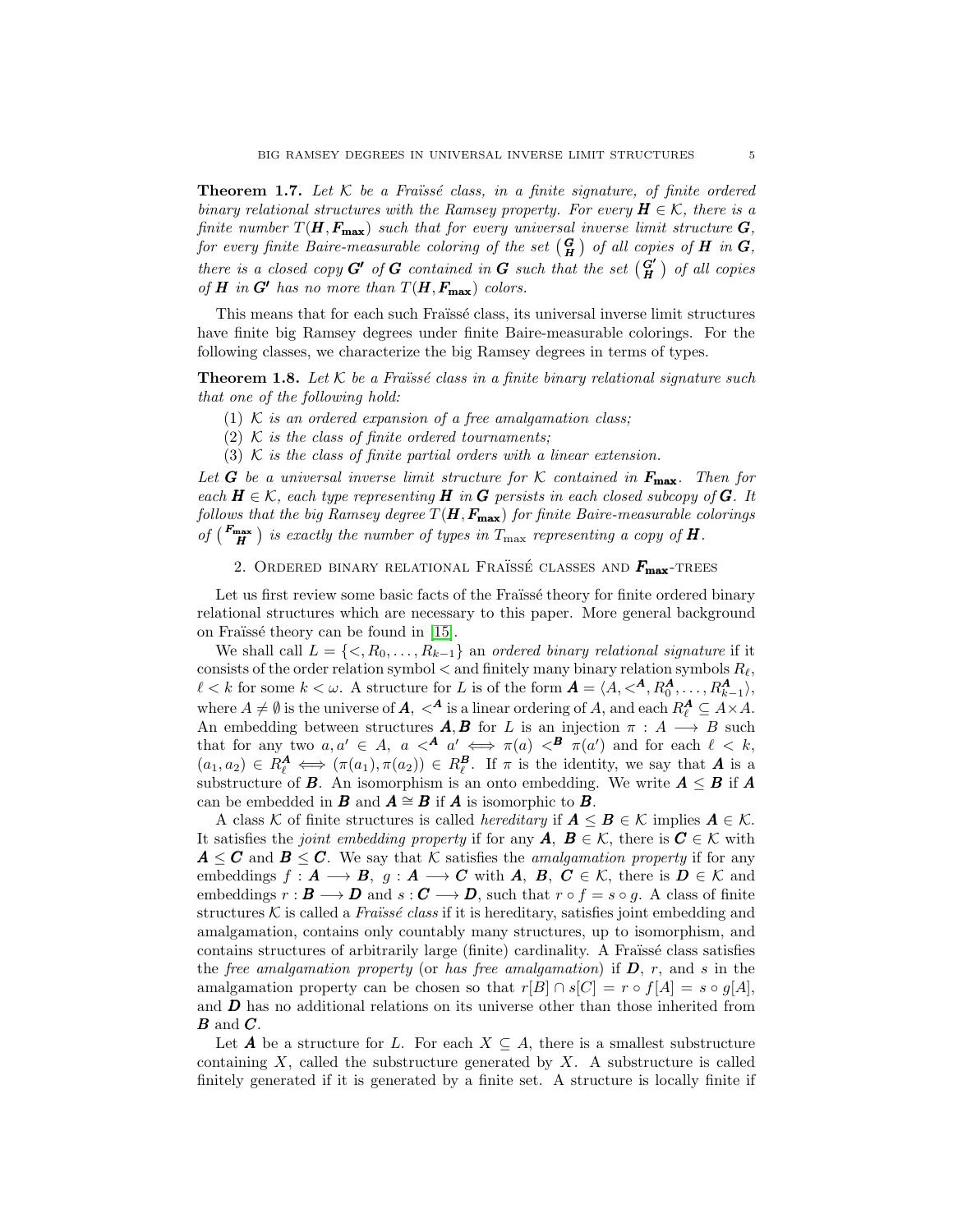all its finitely generated substructures are finite. The age of  $\bf{A}$ , Age( $\bf{A}$ ) is the class of all finitely generated structures in  $L$  which can be embedded in  $\mathbf{A}$ . We call  $\mathbf{A}$ *ultrahomogeneous* if every isomorphism between finitely generated substructures of A can be extended to an automorphism of A. A locally finite, countably infinite, ultrahomogeneous structure is called a *Fra¨ıss´e structure*.

There is a canonical one-to-one correspondence between Fraïssé classes of finite structures and Fraïssé structures, discovered by Fraïssé. If  $\vec{A}$  is a Fraïssé structure, then Age( $\boldsymbol{A}$ ) is a Fraüssé class of finite structures. Conversely, if  $\mathcal K$  is a Fraüssé class of relational structures, then there is a unique Fraïssé structure, called the Fraïssé limit of K, denoted by  $\text{Elim}(\mathcal{K})$ , whose age is exactly  $\mathcal{K}$ .

**Definition 2.1.** Let  $\mathcal{K}$  be a Fraüssé class of finite ordered binary relational structures. We say that K satisfies the *Ramsey property* if K is a Ramsey class. That is, for each  $\mathbf{A}, \mathbf{B} \in \mathcal{K}$  such that  $\mathbf{A} \leq \mathbf{B}$  and for every positive integer  $l \geq 2$ , there exists  $C \in \mathcal{K}$  such that  $C \longrightarrow (B)^A_l$ .

Given an ordered binary relational signature  $L = \{<, R_0, \ldots, R_{k-1}\}\$ , let  $L^$ denote  $\{R_0, \ldots, R_{k-1}\}$ . An L<sup>-</sup>-structure **A** is called *irreducible* if for any two elements  $x, y \in A$ , there is some relation  $R \in L^-$  such that either  $R^{\mathcal{A}}(x, y)$  or  $R^{\mathcal{A}}(y,x)$  holds. Given a set F of finite L<sup>-</sup>-structures, let Forb $(\mathcal{F})$  denote the class of finite  $L^-$ -structures  $A$  such that no member of  $\mathcal F$  embeds into  $A$ . It is well-known that a Fraïssé class in signature  $L^-$  has free amalgamation if and only if it is of the form Forb $(\mathcal{F})$  for some set  $\mathcal F$  of finite irreducible L<sup>-</sup>-structures. It follows from results of Nešetřil and Rödl in [\[21,](#page-26-22) [22\]](#page-26-23) that all Fraïssé classes in signature L for which the  $L^-$ -reduct has free amalgamation has the Ramsey property.

For  $k \geq 3$ , a graph G is called k-*clique free* if for any k vertices in G, there is at least one pair with no edge between them; in other words, no k-clique embeds into G as an induced subgraph. An oriented graph  $G = \langle V(G), E(G) \rangle$  is a relational structure, where  $V(G)$  denotes its vertex set and  $E(G) \subseteq V(G) \times V(G)$  denotes its directed edge relation, that is,  $E(G) \subseteq V(G) \times V(G)$  is an irreflexive binary relation such that for all  $x, y \in V(G), (x, y) \in E(G)$  implies  $(y, x) \notin E(G)$ . A tournament G is an oriented graph such that for all  $x \neq y$ , either  $(x, y) \in E(G)$  or  $(y, x) \in E(G)$ . A partial order with a linear extension is a structure  $P = \langle P, \langle P, R^P \rangle$  where  $R^P$ is a partial ordering on  $P, \langle P \rangle$  is a linear ordering on P, and whenever  $x \neq y$  and  $R^{\mathbf{P}}(x, y)$  holds, then also  $x <^{\mathbf{P}} y$  holds.

**Example 2.2.** Let  $OG$ ,  $OG_k$ ,  $OOG$ ,  $OT$ , and  $OPO$  denote the Fraïssé classes of all finite ordered graphs, finite ordered k-clique free graphs  $(k \geq 3)$ , finite ordered oriented graphs, finite ordered tournaments, and finite partial orders with a linear extension, respectively. Each of these classes has the Ramsey property.

The Ramsey property for  $\mathcal{OG}, \mathcal{OG}_k, \mathcal{OG},$  and  $\mathcal{OT}$ , are special cases of a theorem of Nešetřil-Rödl ([\[21,](#page-26-22) [22\]](#page-26-23)); the Ramsey property for that  $\mathcal{OG}$  and  $\mathcal{OT}$  follow from independent work of Abramson and Harrington in [\[1\]](#page-25-5). The Ramsey property for  $OPO$  was announced by Nešetřil and Rödl in [\[23\]](#page-26-24), and the first proof was published by Paoli, Trotter, and Walker in [\[27\]](#page-26-25).

Let  $K$  be a Fraïssé class of finite ordered binary relational structures with the Ramsey property. We may assume the universe of  $\text{Flim}(\mathcal{K})$  is  $\omega$ , so that the universe is well-ordered. For  $n \in \omega$ , let  $\text{Flim}(\mathcal{K})_n$  be the initial segment of  $\text{Flim}(\mathcal{K})$  on  $\{0,\ldots,n\}.$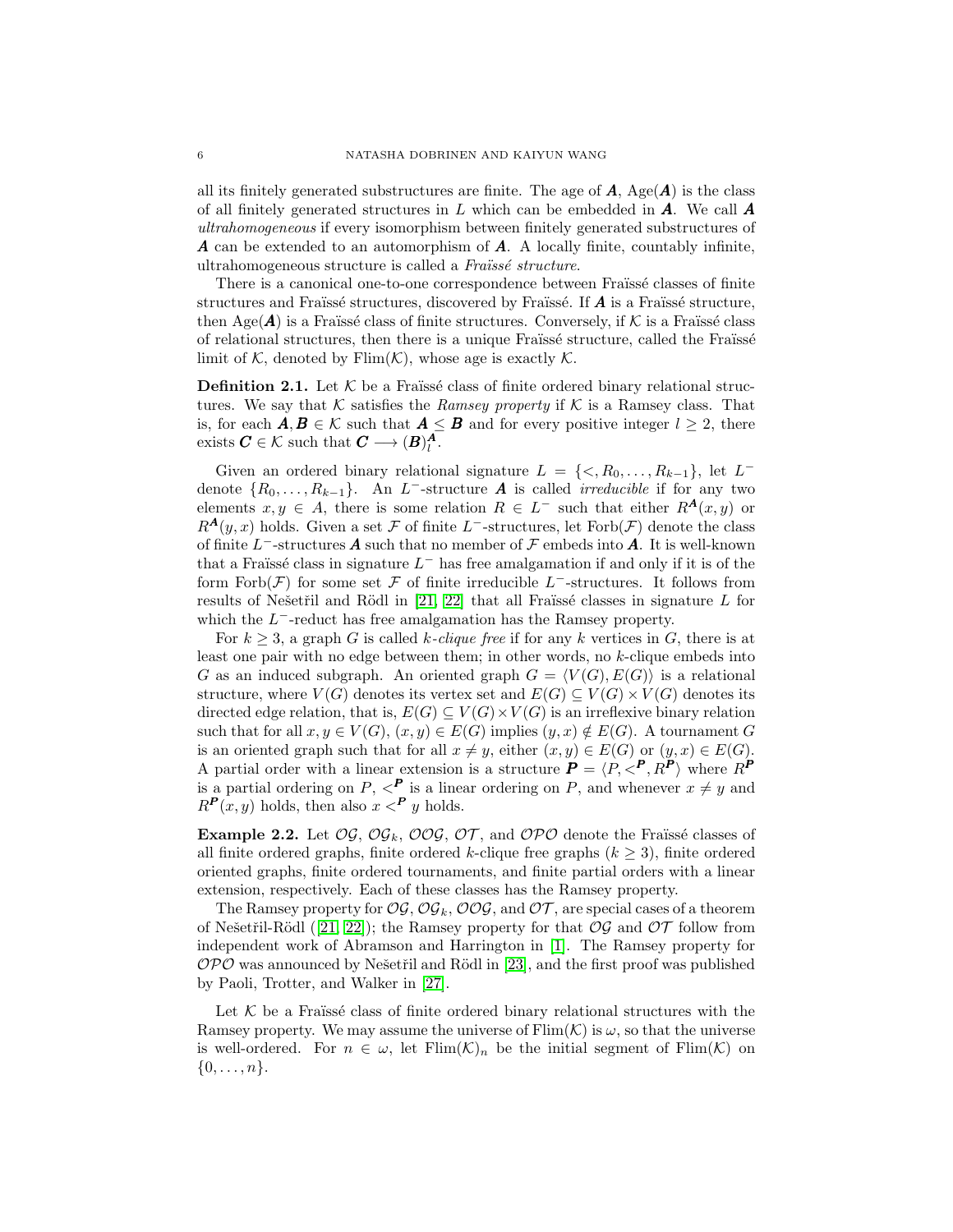<span id="page-6-0"></span>**Definition 2.3.** Let  $K$  be a Fraïssé class of finite ordered binary relational structures with the Ramsey property, and let  $T_{\text{max}} \subseteq \omega^{\lt \omega}$  be the nonempty tree such that for each  $t \in T_{\text{max}}$ ,

$$
\mathrm{succ}_{T_{\max}}(t) = \{t^{\frown}\langle 0\rangle, t^{\frown}\langle 1\rangle, \ldots, t^{\frown}\langle |t|\rangle\}.
$$

For  $t \in T_{\text{max}}$ , we define  $\mathbf{F_t} \in \mathcal{K}$  to have universe  $F_t := \text{succ}_{T_{\text{max}}}(t)$ , ordered by the lexicographical ordering, such that  $\bm{F_t}$  is isomorphic to  $\text{Flim}(\mathcal{K})_{|t|}$ .

<span id="page-6-1"></span>**Definition 2.4.** Let  $K$  be a Fraïssé class of finite ordered binary relational structures with the Ramsey property. The tree  $T_{\text{max}}$  and  $\mathbf{F_t} \in \mathcal{K}$  ( $t \in T_{\text{max}}$ ) induce a structure  $\mathbf{F}_{\text{max}}$  on the universe  $F_{\text{max}} := [T_{\text{max}}]$ , ordered lexicographically, with the binary relations  $R_{\ell}^{F_{\text{max}}}$ ,  $\ell < k$  (where k is the cardinality of the signature L), as follows:

$$
\forall x, y \in [T_{\max}], (x, y) \in R_{\ell}^{\mathbf{F}_{\max}} \Longleftrightarrow (x \upharpoonright (|x \cap y| + 1), y \upharpoonright (|x \cap y| + 1)) \in R_{\ell}^{\mathbf{F}_{x \cap y}}.
$$

**Lemma 2.5.** Let  $K$  be a Fraüssé class of finite ordered binary relational structures *with the Ramsey property. If*  $\mathbf{F} \in \mathcal{K}$  *and*  $t \in T_{\text{max}}$ *, then there is*  $s \in T_{\text{max}}$  *with*  $t \subseteq s$  *such that* **F** *embeds into* **F**<sub>*s*</sub>.

*Proof.* Since  $\mathbf{F_t}$  is isomorphic to  $\text{Elim}(\mathcal{K})_{|t|}$ , it suffices to prove that each  $\mathbf{F} \in \mathcal{K}$ embeds into Flim(K) on universe  $\omega$ . Now the age of Flim(K) is exactly K. So each  $\mathbf{F} \in \mathcal{K}$  embeds into Flim( $\mathcal{K}$ ) on universe  $\omega$ .

<span id="page-6-2"></span>**Definition 2.6.** (1) Suppose that T is a subtree of  $T_{\text{max}}$  and  $t \in T$ . Let  $\mathbf{F_t^T}$  denote the induced substructure of  $F_t$  on the universe  $F_t^T := \text{succ}_T(t)$ . We define  $F(T)$  to be the induced substructure of  $\mathbf{F}_{\text{max}}$  on the universe  $F(T) := [T]$ .

(2) Let  $K$  be a Fraïssé class of finite ordered binary relational structures with the Ramsey property. A subtree T of  $T_{\text{max}}$  is called an  $\mathbf{F}_{\text{max}}$ -tree if for every  $\mathbf{F} \in \mathcal{K}$  and every  $t \in T$ , there is  $s \in T$  with  $t \subseteq s$  such that **F** embeds into  $\mathbf{F}_s^T$ . In particular,  $T_{\rm max}$  is an  $F_{\rm max}$ -tree.

**Definition 2.7.** Let  $K$  be a Fraïssé class of finite ordered binary relational structures with the Ramsey property. A sequence  $(T_i)_{i\in\omega}$  is a *fusion sequence* with witness  $(m_j)_{j\in\omega}$  if the following hold:

- (1)  $(m_j)_{j\in\omega}$  is a strictly increasing sequence of natural numbers.
- (2) For all  $j, l \in \omega$ , if  $j < l$ , then  $T_l$  is an  $\mathbf{F}_{\text{max}}$ -subtree of  $T_j$  such that  $T_j(m_j) =$  $T_l(m_i)$ .
- (3) For every  $\mathbf{F} \in \mathcal{K}$ , every  $j \in \omega$ , and every  $t \in T_i(m_i)$ , there is  $l > j$  such that t has an extension s in  $T_l$  such that  $|s| < m_l$  and F embeds into  $F_s^{T_l}$ .

One can check that if  $(T_j)_{j\in\omega}$  is a fusion sequence witnessed by  $(m_j)_{j\in\omega}$ , then the fusion  $\bigcap_{j\in\omega}T_j=\bigcup_{j\in\omega}(T_j\cap\omega^{\leq m_j})$  is an  $F_{\text{max}}$ -tree.

#### 3. Types

**Definition 3.1.** Let T be an  $F_{\text{max}}$ -tree and F a finite induced substructure of  $\boldsymbol{F(T)}$ . We define  $\triangle(\boldsymbol{F})$  and  $\boldsymbol{F}^{\vee}$  as follows:

$$
\triangle(\mathbf{F}) = \max\{|x \cap y| : x, y \in F \land x \neq y\},\
$$

$$
\mathbf{F}^{\vee} = \{x \restriction (\triangle(\mathbf{F}) + 1) : x \in F\}.
$$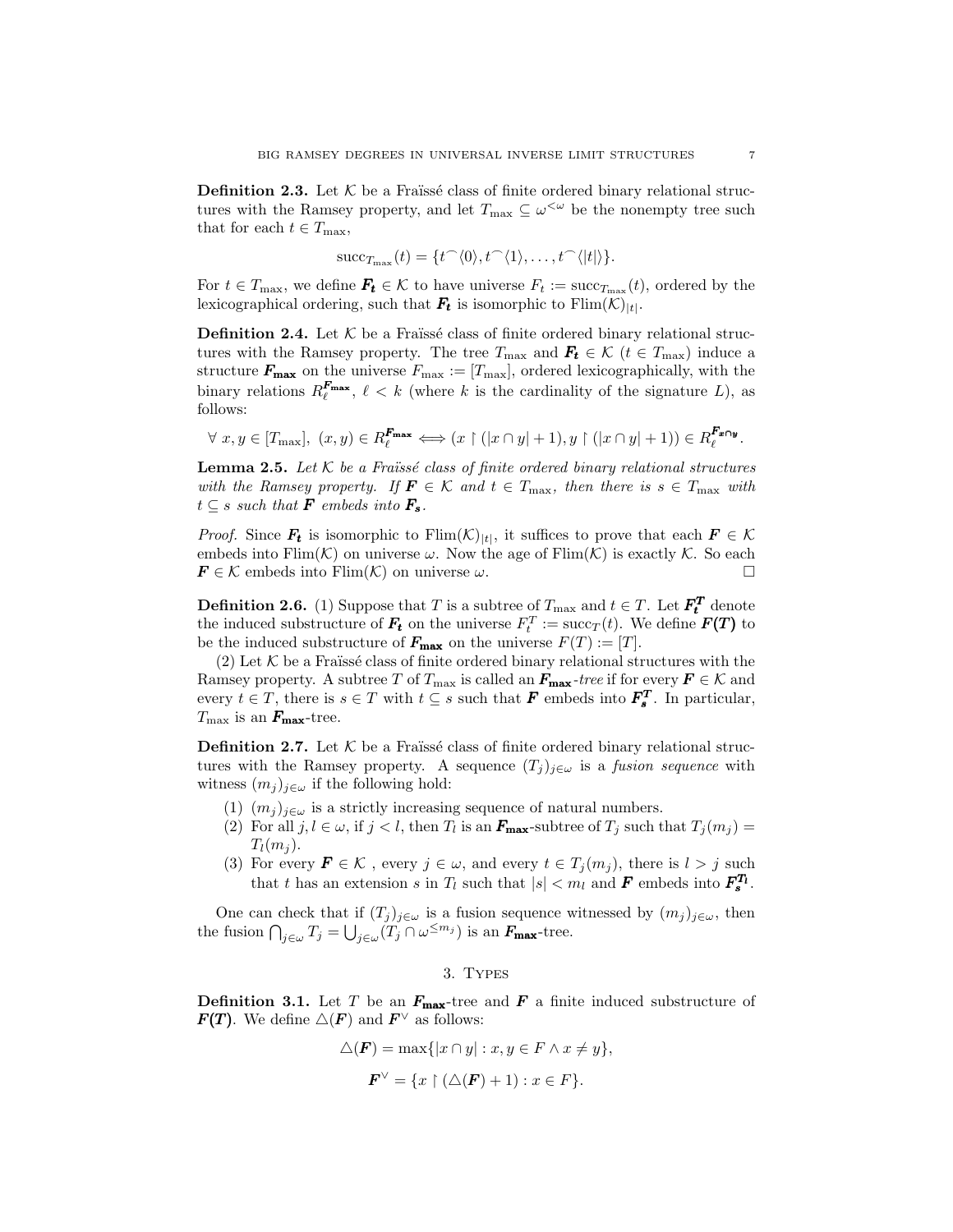**Example 3.2.** Let  $K = \mathcal{OG}$  and  $\mathbf{H} \in \mathcal{K}$  as in Figure 1, where  $H = \{x, y, z\}$ ,  $x = 0000 \ldots, y = 0100 \ldots, \text{ and } z = 0111 \ldots$  Then  $\triangle(\mathbf{H}) = 2$  and  $\mathbf{H}^{\vee} = \{u, v, w\},$ where  $u = 000, v = 010$  and  $w = 011$ .



Figure 1:  $\Delta(H)$  and  $H^{\vee}$ 

**Definition 3.3.** Let **F** and **F'** be finite induced substructure of  $F_{\text{max}}$ . We say **F** and  $F'$  are *strongly isomorphic* if there exists an isomorphism  $\varphi : F \longrightarrow F'$  such that  $\forall \{x_0, y_0\}, \{x_1, y_1\} \in [F]^2$ ,

 $|x_0 \cap y_0| \leq |x_1 \cap y_1| \Longleftrightarrow |\varphi(x_0) \cap \varphi(y_0)| \leq |\varphi(x_1) \cap \varphi(y_1)|.$ 

Clearly, strong isomorphism is an equivalence relation. By a *type* we mean a strong isomorphism equivalence class. In particular, there are only finitely many types inside an isomorphism class.

Suppose that **F** and **H** are structures. Let  $\begin{pmatrix} F \\ H \end{pmatrix}$  be the set of all induced substructures  $H'$  of F isomorphic to H. If F is a induced substructure of  $F_{\text{max}}$  and  $\tau$ is a type, we let  $(F)$  be the set of all induced substructures of  $F$  of type  $\tau$ .

**Example 3.4.** Let  $K = \mathcal{OG}$  and  $H \in \mathcal{K}$  be as in Figure 2, where  $H = \{v_0, v_1, v_2\}.$ 



Figure 2

Then there are 3 types for  $H$  as in Figure 3.



Figure 3: 3 types for  $H$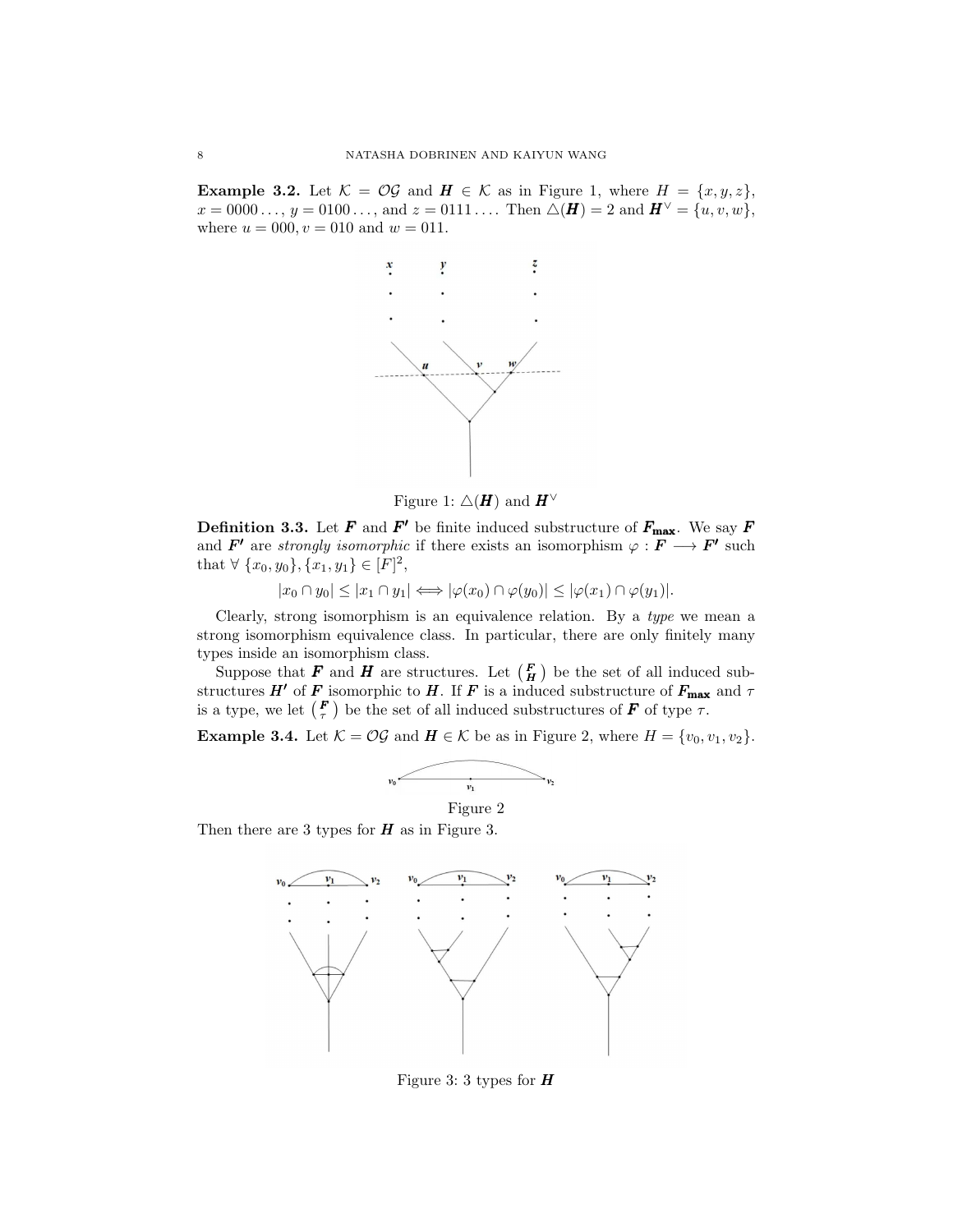

Let  $H \in \mathcal{K}$  be as in Figure 4. Then there are 2 types for  $H$  as in Figure 5.

Figure 5: 2 types for  $H$ 

Let  $H \in \mathcal{K}$  be as in Figure 6. Then there is only 1 type for  $H$  as in Figure 7.



Figure 7: 1 type for  $H$ 

Example 3.5. Let  $K = \mathcal{OT}$  and  $\mathbf{F} \in \mathcal{K}$  be as in Figure 8.



Figure 8

Then there are 3 types for  $\boldsymbol{F}$  as in Figure 9.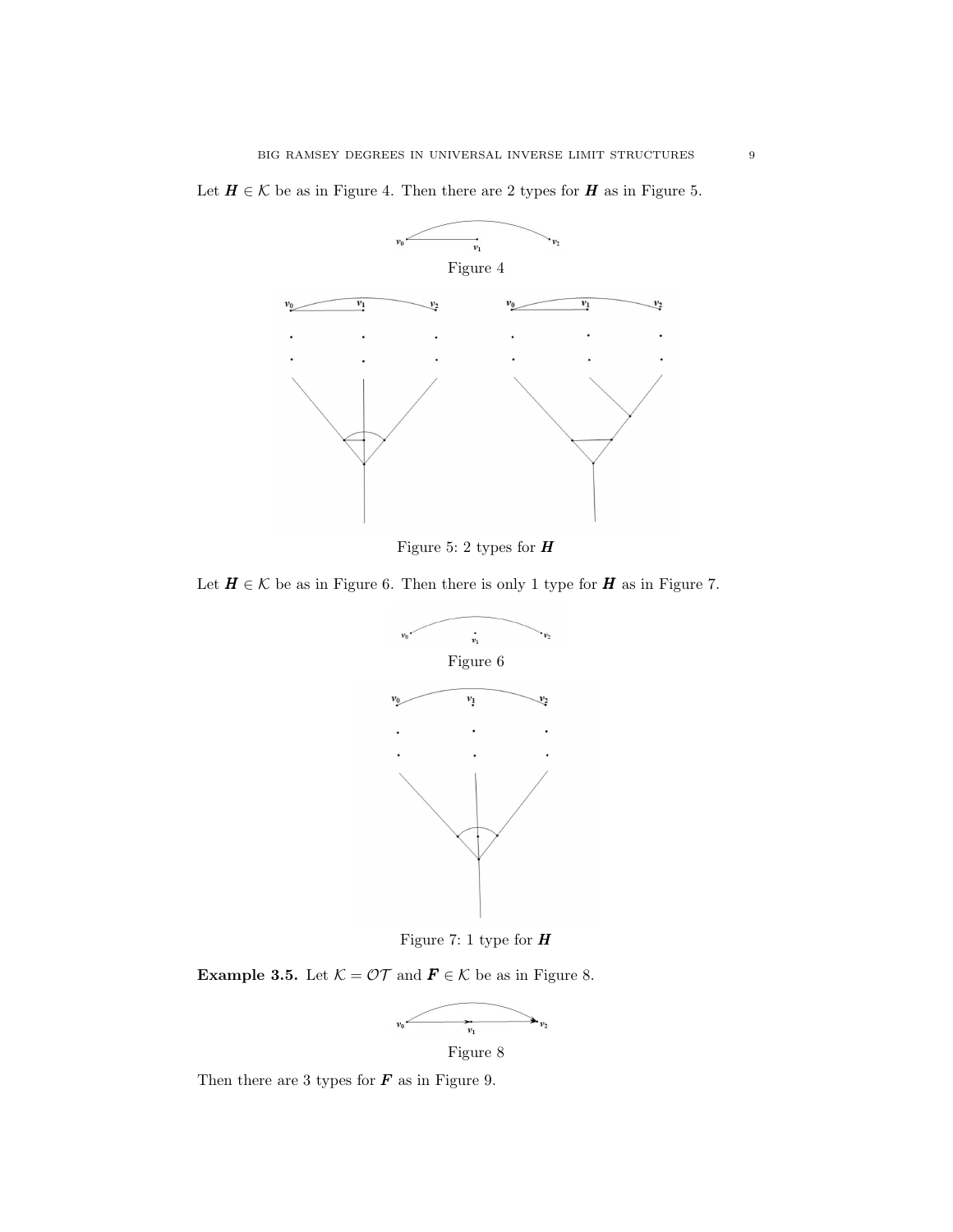

Figure 9: 3 types for  $\pmb{F}$ 

If  $\mathbf{F} \in \mathcal{K}$  is as in Figure 10, then there are 2 types for  $\mathbf{F}$  as in Figure 11.



Figure 11: 2 types for  $\boldsymbol{F}$ 

Let  $\mathbf{F} \in \mathcal{K}$  be as in Figure 12.



Then there is only 1 type for  $\boldsymbol{F}$  as in Figure 13.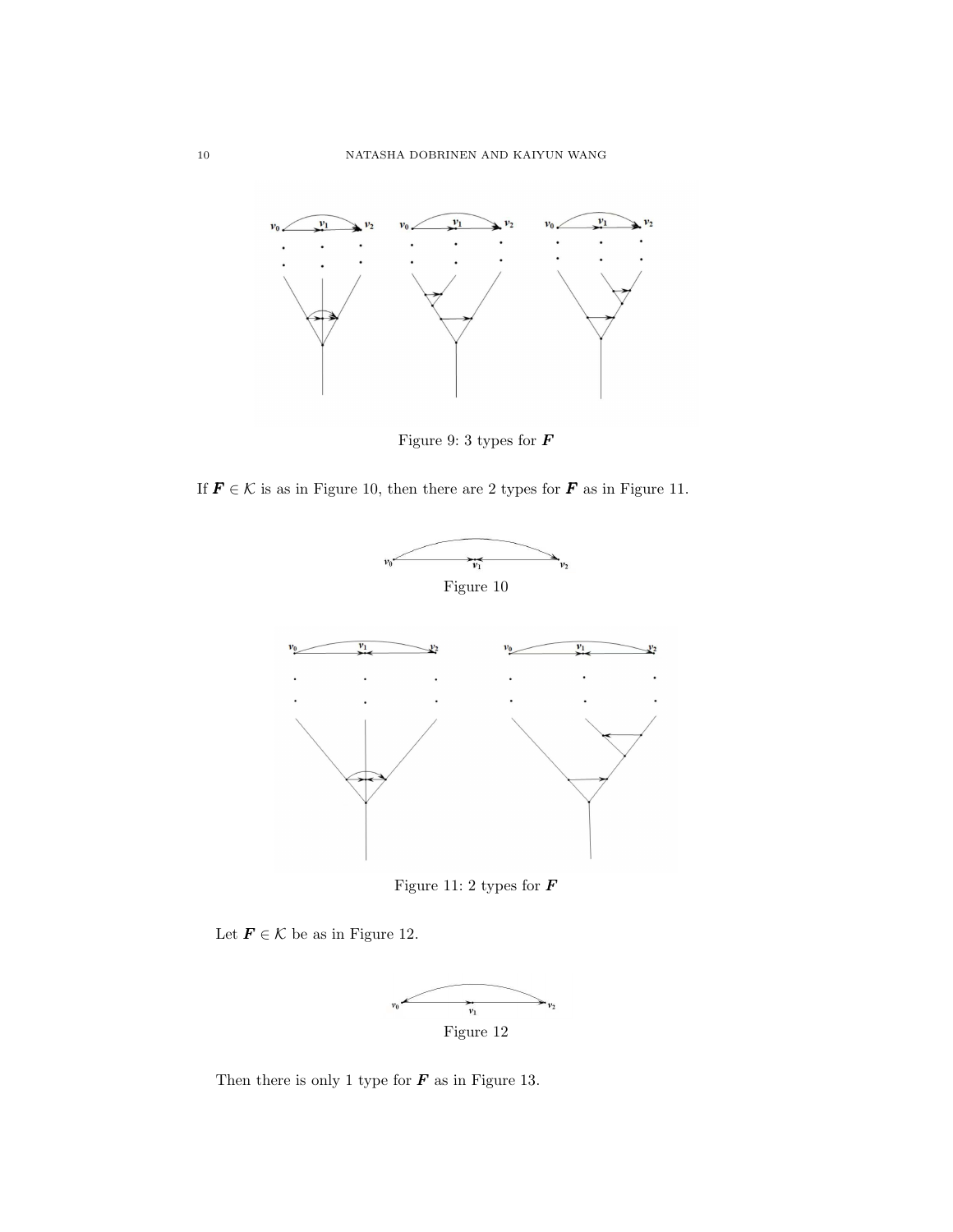

Figure 13: 1 type for  $\pmb{F}$ 

**Example 3.6.** Suppose that  $K = \mathcal{O} \mathcal{P} \mathcal{O}$  and  $H \in \mathcal{K}$  as in Figure 14.



Figure 14

Here

 $v_i \longrightarrow v_j$ 

denotes that  $R(v_i, v_j)$ , where R is a partial order. Then there are 3 types for H as in Figure 15.



Figure 15: 3 types for  $H$ 

Let  $H \in \mathcal{K}$  be as in Figure 16. Then there are 2 types for  $H$  as in Figure 17.

$$
v_0 \xrightarrow{\qquad \qquad } v_1 \qquad \qquad v_2
$$

Figure 16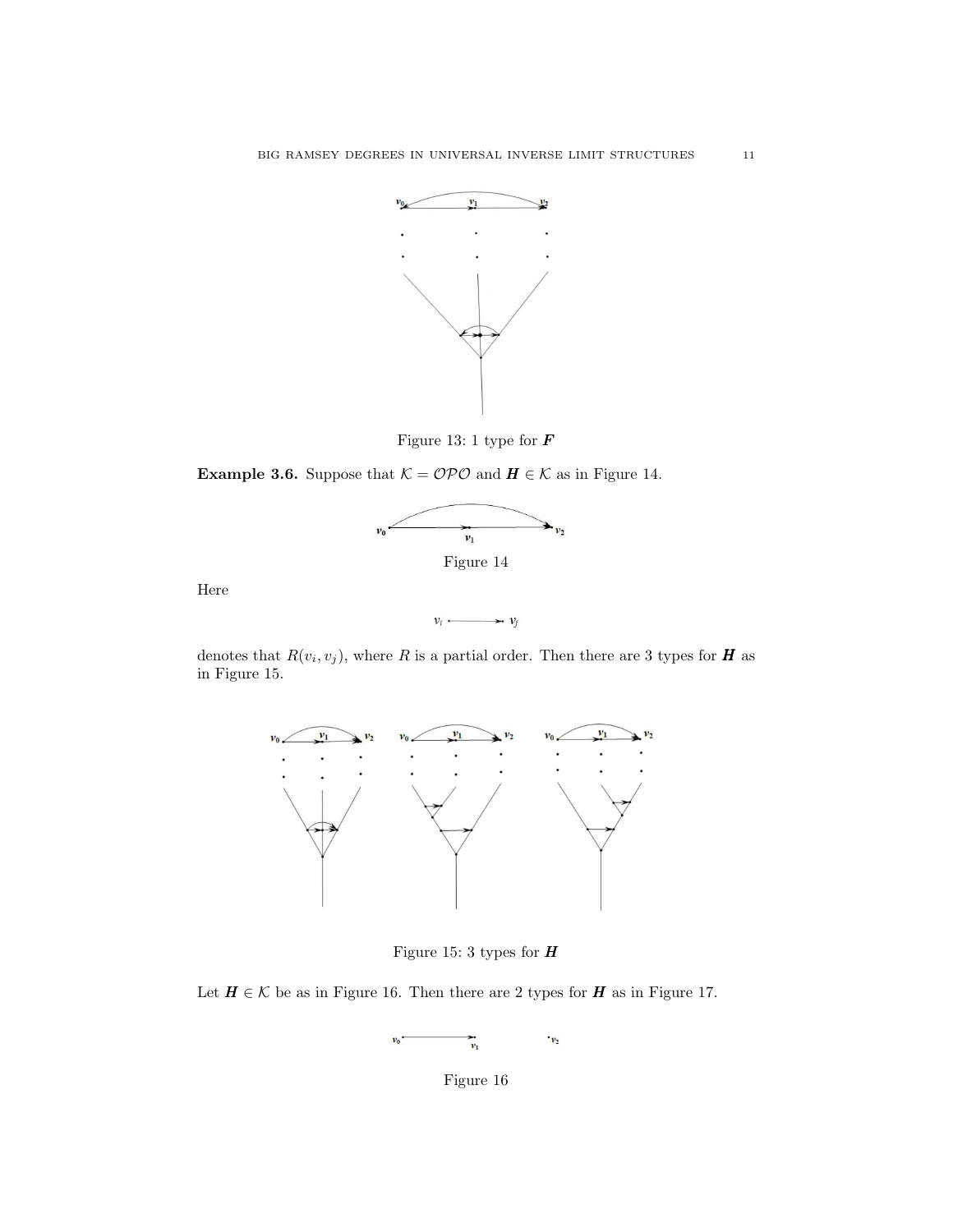

Figure 17: 2 types for  $H$ 

Let  $H \in \mathcal{K}$  be as in Figure 18. Then there is only 1 type for  $H$  as in Figure 19.



Figure 19: 1 type for  $H$ 

### 4. Topological Ramsey spaces for coding inverse limit structures for finitely many binary relations

This section is essentially work of Zheng from Section 3 in [\[30\]](#page-26-21). Her work is straightforwardly extended from the context of finite ordered graphs to the broader context of Fraüssé classes of finite ordered binary relational structures satisfying the Ramsey property. We include it in this paper for the reader's convenience, making a few modifications.

Let  $K$  be a Fraïssé class of finite ordered binary relational structures satisfying the Ramsey property, with signature  $L = \{<, R_0, \ldots, R_{k-1}\}\$ , where each  $R_\ell$  ( $\ell < k$ ) is a binary relation. We fix a type  $\tau$  and build a topological Ramsey space  $\mathcal{F}_{\infty}(\tau)$ . We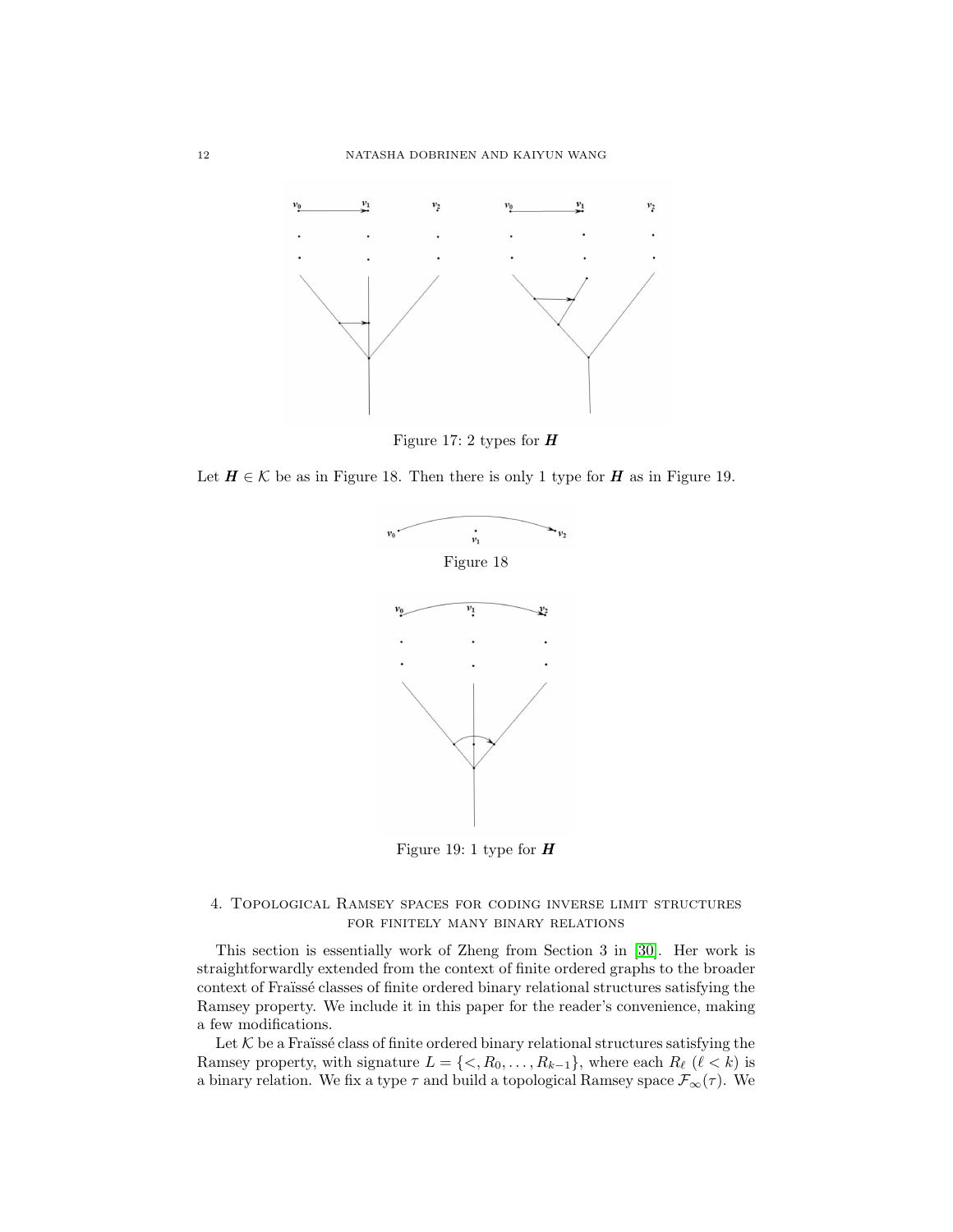may denote this space by  $\mathcal{F}_{\infty}$  when the type is clear from the context. Let  $m + 1$ be the number of elements for a finite ordered structure in  $\tau$ . Let  $\{F_i : i < \omega\}$ enumerate the set of all finite structures in  $K$ , up to isomorphism, labelled so that for every  $i < j < \omega, |F_i| \leq |F_j|$ .

Let S be a tree. A node  $t \in S$  is a *splitting node* if  $|succ(s(t)| > 1$ . We say S is *skew* if S has at most one splitting node at each level, i.e.,

$$
\forall n \in \omega, |\{t \in S \cap \omega^n : |\mathrm{succ}_S(t)| > 1\}| \le 1.
$$

Notice that if S is a skew tree and  $i > 0$  is given, then each node  $t \in S$  for which  $F_t^S \cong F_i$  is a splitting node, since the structure  $F_i$  has universe of size at least two. Thus, any two nodes in the set  $\{t \in S : F_{t}^{S} \cong F_{i}\}\$  have different lengths, so the nodes in this set can be enumerated in order of increasing length. This will be useful in part (iii) of (2) in the next definition.

**Definition 4.1.** Let  $\tau$  be a type and  $m + 1$  be the number of elements for a finite ordered structure in  $\tau$ . We define the space  $(\mathcal{F}_{\infty}, \leq, r)$  as follows.

Let S be a member of  $\mathcal{F}_{\infty}$  if S is a skew subtree of  $T_{\max}$  and when we enumerate the set of splitting nodes  $\{s \in S : |\text{succ}_S(s)| > 1\}$  as  $\{s_i\}_{i \leq \omega}$  in the order of length,

(1) there is a finite structure  $\mathbf{F} \in \tau$  such that

$$
\pmb{F}^{\vee}=S\cap \omega^{|s_{m-1}|+1};
$$

- (2) for all  $i > 0$ ,
- $(i) \forall s \in S \cap \omega^{> |s_{m-1}|}, \forall u \in \text{succ}_S(s),$

$$
\boldsymbol{F^S_s} \cong \boldsymbol{F_i} \Rightarrow \exists! \ t \in S \ (u \subseteq t \land \boldsymbol{F^S_t} \cong \boldsymbol{F_{i+1}});
$$

(ii) for every pair  $s, t \in S \cap \omega^{> |s_{m-1}|},$ 

$$
\pmb{F^S_s} \cong \pmb{F_i} \wedge \pmb{F^S_t} \cong \pmb{F_{i+1}} \Rightarrow |s| < |t|;
$$

(iii) if  $\{t \in S : \mathbf{F_i^S} \cong \mathbf{F_i}\}$  is enumerated in order of increasing length as  $\{t_j\}_j$ , then there is  $l < \omega$  such that  $\{t_i \restriction l\}$  is strictly increasing in lexicographical ordering.

When we say that  $\{s_i\}_{i\leq \omega}$  is the set of splitting nodes in S, we tacitly assume that the length  $|s_i|$  is strictly increasing in *i*.

For  $S, U \in \mathcal{F}_{\infty}$ , we write  $S \leq U$  if and only if  $S \subseteq U$ . For  $l < \omega$  and  $S \in \mathcal{F}_{\infty}$ with the set of splitting nodes  $\{s_i\}_{i\lt\omega}$ , we define the finite approximation  $r_l(S)$  as follows: let

$$
r_0(S) = \emptyset \text{ and } r_{l+1}(S) = S \cap \omega^{\leq |s_l|+1}.
$$

We specify a few more definitions that are often used in topological Ramsey spaces. Let  $\mathcal{F}_{< \infty}$  denote the set of all finite approximations, i.e.

$$
\mathcal{F}_{<\infty} = \{r_l(S) : S \in \mathcal{F}_{\infty} \land l \in \omega\}.
$$

For  $a, b \in \mathcal{F}_{\leq \infty}$ , let  $a \leq_{fin} b$  if  $a \subseteq b$ . Let  $|a| = n$  if there is  $S \in \mathcal{F}_{\infty}$  with  $r_n(S) = a$ . For  $a, b \in \mathcal{F}_{\leq \infty}$ , we write  $a \subseteq b$  if there are  $l < p < \omega$  and  $S \in \mathcal{F}_{\infty}$  such that  $a = r_l(S)$  and  $b = r_p(S)$ .

For  $a \in \mathcal{F}_{< \infty}$  and  $S \in \mathcal{F}_{\infty}$ , depth $s(a) = \min\{n : a \leq_{\text{fin}} r_n(S)\}\$ , where by convention, min  $\emptyset = \infty$ . We equip the space  $\mathcal{F}_{\infty}$  with the Ellentuck topology, with basic open sets of the form

$$
[a, S] = \{ X \in \mathcal{F}_{\infty} : (X \leq S) \wedge (\exists l)(r_l(X) = a) \},
$$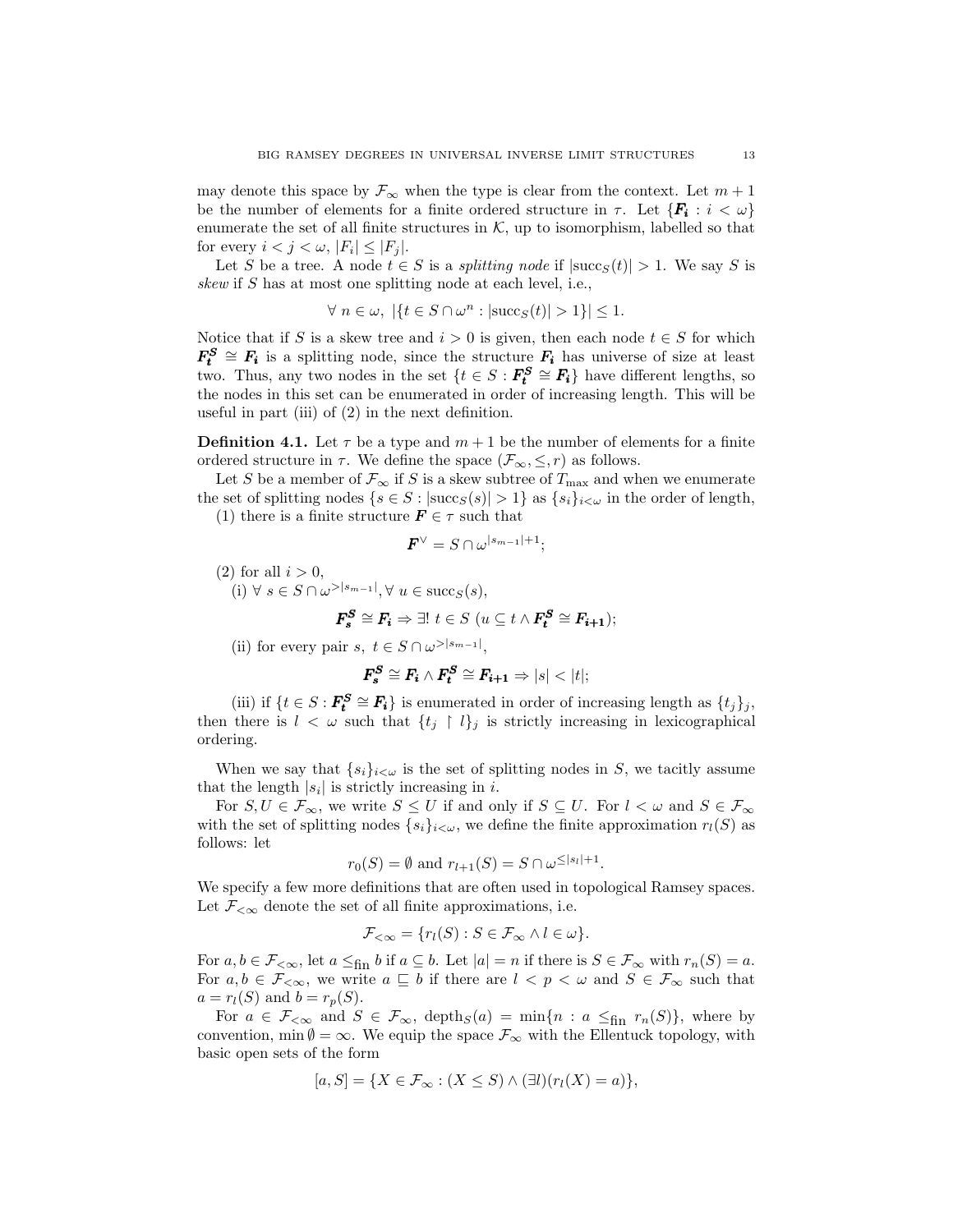for  $a \in \mathcal{F}_{< \infty}$  and  $S \in \mathcal{F}_{\infty}$ . For  $l < \omega$ , let

$$
\mathcal{F}_l = \{r_l(X) : X \in \mathcal{F}_{\infty}\},
$$

$$
[l, S] = [r_l(S), S],
$$
and
$$
r_l[a, S] = \{r_l(X) : X \in [a, S]\}.
$$

The height of an element  $a \in \mathcal{F}_{< \infty}$  is height $(a) = \max_{s \in a} |s|$ . In general,  $|a| \leq$ height $(a)$ .

Now we show that  $(\mathcal{F}_{\infty}, \leq, r)$  is a topological Ramsey space by proving that  $\mathcal{F}_{\infty}$ is closed as a subspace of  $(\mathcal{F}_{< \infty})^{\omega}$ , and satisfies the axioms  $(A1)-(A4)$  as defined in pages 93–94 of [\[29\]](#page-26-18). It is straightforward to check  $(A1)-(A3)$ . Moreover,  $\mathcal{F}_{\infty}$  is a closed subset of  $(\mathcal{F}_{< \infty})^{\omega}$  when we identify  $S \in \mathcal{F}_{\infty}$  with  $(r_n(S))_{n \leq \omega} \in (\mathcal{F}_{< \infty})^{\omega}$ and equip  $\mathcal{F}_{< \infty}$  with the discrete topology and  $(\mathcal{F}_{< \infty})^{\omega}$  with the product topology.

**Definition 4.2.** Let  $T \subseteq \omega^{\leq \omega}$  be a (downwards closed) finitely branching tree with no terminal nodes, and let N an infinite subset of  $\omega$ . A set U is called a *strong subtree* of  $\bigcup_{n\in\mathbb{N}} T \cap \omega^n$  if there is an infinite set  $M \subseteq N$  such that the following conditions hold.

- (1)  $U \subseteq \bigcup_{n \in M} T \cap \omega^m$  and  $U \cap \omega^m \neq \emptyset$  for all  $m \in M$ . In this case, we say that  $M$  witnesses that  $U$  is a strong subtree.
- (2) If  $m_1 < m_2$  are two successive elements of M and if  $u \in U \cap \omega^{m_1}$ , then every immediate successor of u in  $\bigcup_{n\in N} T \cap \omega^n$  has exactly one extension in  $U \cap \omega^{m_2}$ .

**Theorem 4.3** (Halpern-Läuchli [\[12\]](#page-26-16)). For each  $i < d$ , let  $T_i \subseteq \omega^{\lt \omega}$  be a finitely *branching tree with no terminal nodes, let*  $N \in [\omega]^\omega$ *, where d is any positive integer,* and let  $c: \bigcup_{n\in\mathbb{N}} \prod_{i be a finite coloring, where p is any positive$ *integer. Then there is an infinite subset*  $M \subseteq N$  *and infinite strong subtrees*  $U_i \subseteq$  $\bigcup_{n\in N} T_i \cap \omega^n$  witnessed by M such that c is monochromatic on  $\bigcup_{m\in M} \prod_{i.$ 

We observe that every  $S \in \mathcal{F}_{\infty}$  is an  $\mathbf{F}_{\text{max}}$ -tree and every  $\mathbf{F}_{\text{max}}$ -tree contains some  $S \in \mathcal{F}_{\infty}$  as a subtree. This is because for all  $n < \omega$ , we can find infinitely many  $m \in \omega$  such that  $F_n$  embeds into  $F_m$  (in fact, this holds for all but finitely many  $m \in \omega$ .) We define  $(A_n)_{n<\omega}$  to be a sequence of finite structures in K such that for each  $n < \omega$ , the finite structures  $F_0, \ldots, F_n$  embed into  $A_n$ .

Now we will prove (A4) in Lemma 4.4. For  $K = \mathcal{OG}$ , Zheng proved in [\[30\]](#page-26-21) that  $(\mathcal{F}_{\infty}, \leq, r)$  is a topological Ramsey space. So the axiom (A4) holds for finite ordered graphs. It should be pointed out that the proof of Lemma [4.4](#page-13-0) follows from Zheng's proof for finite ordered graphs. However, for the convenience of the reader, we also present the proof here.

<span id="page-13-0"></span>**Lemma 4.4.** *The axiom* (A4) *holds for*  $(\mathcal{F}_{\infty}, \leq, r)$ *, i.e. for*  $a \in \mathcal{F}_{\leq \infty}$  *and*  $S \in \mathcal{F}_{\infty}$ *, if* depth<sub>S</sub>(a) <  $\infty$  and  $\mathcal{O} \subseteq \mathcal{F}_{|a|+1}$ , then there is  $U \in [\text{depth}_S(a), S]$  such that  $r_{|a|+1}[a, U] \subseteq \mathcal{O}$  or  $r_{|a|+1}[a, U] \cap \mathcal{O} = \emptyset$ .

*Proof.* Let  $m_0 = \text{height}(a)$ . Then a has |a| many splitting nodes, and each element in  $\mathcal{F}_{|a|+1}$  has  $|a|+1$  many splitting nodes. In particular, we can find  $u \in a \cap \omega^{m_0}$ and  $j < \omega$  such that for every  $b \in \mathcal{F}_{|a|+1}$  with  $a \subseteq b$ , there is a unique splitting node  $t \in b_u$ , and  $\mathbf{F_t^b} \cong \mathbf{F_j}$ . Let  $a \cap \omega^{m_0}$  be enumerated as  $u = v_0, v_1, \ldots, v_d$ .

Step 1. Let us construct a subtree  $X \subseteq S$  along with a strictly increasing sequence  $(m_l)_{l \leq \omega}$  starting with  $m_0 = \text{height}(a)$  such that the following conditions hold for every  $l < \omega$  and every  $s \in X \cap \omega^{m_l}$ :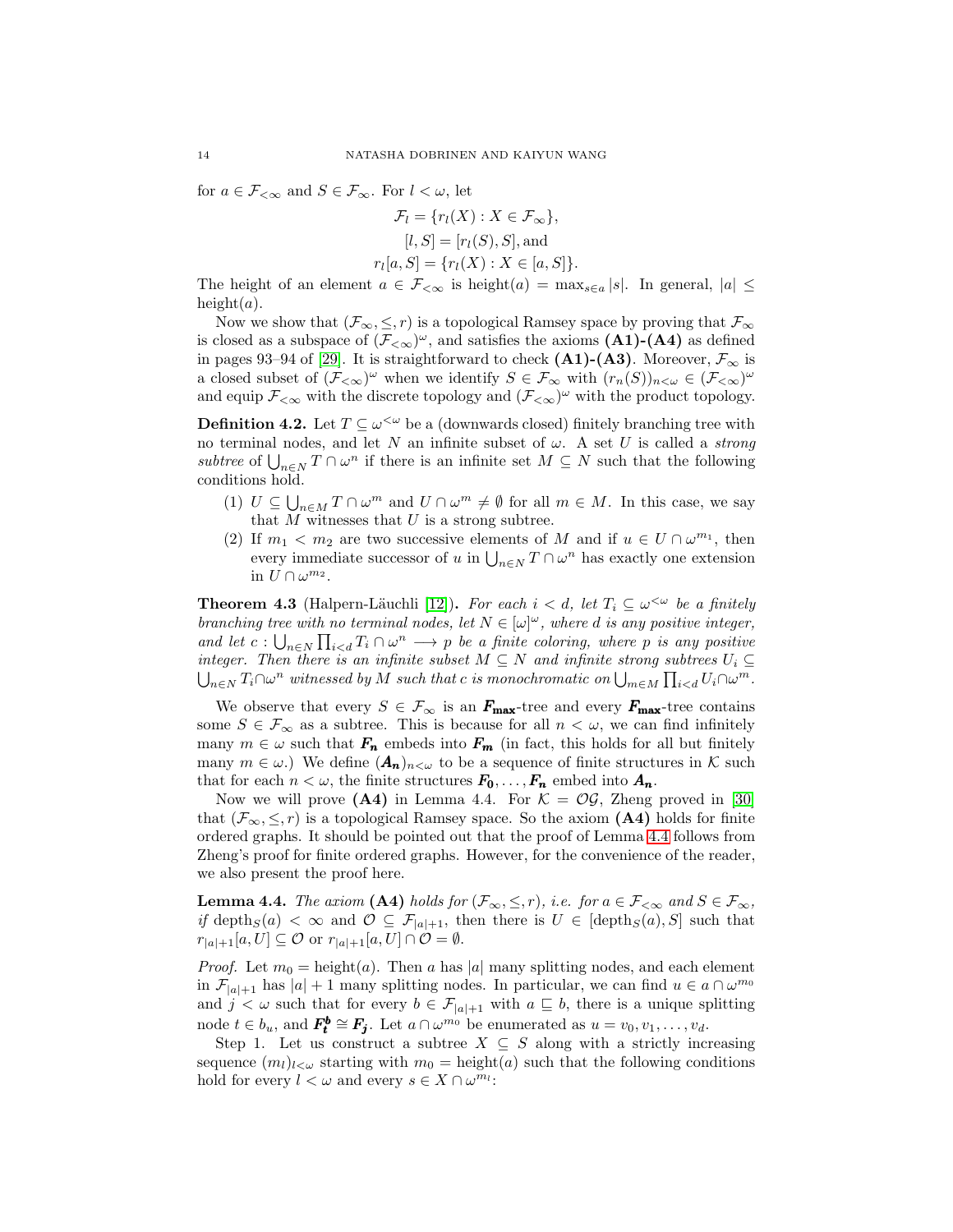- (a)  $X_s$  has a unique splitting node t of length in  $[m_l, m_{l+1})$ .
- (b) For the t from condition (a),  $F_t^X \cong A_{j+l}$ .

Let  $t \in S_u$ . The set of tuples of *nephews* of t is defined to be

$$
\{(t_1, \ldots, t_d) : t_i \in X_{v_i} \cap \omega^{|t|+1} \text{ for } 1 \le i \le d\}.
$$

Suppose  $(t_i)_{1 \leq i \leq d}$  is a tuple of nephews of t. Each finite structure  $\mathbf{F} \in \binom{\mathbf{F_t^X}}{\mathbf{F_j}}$ together with  $(t_i)_{1\leq i\leq d}$  determines an element  $b_{\boldsymbol{F},(t_i)} \in \mathcal{F}_{|a|+1}$ , where the set of  $\subseteq$ -maximal nodes in  $b_{\boldsymbol{F},(t_i)}$  is  $F \cup \{t_i : 1 \leq i \leq d\}$ . With this notion of  $b_{\boldsymbol{F},(t_i)}$ defined, we can state another requirement for  $\boldsymbol{X}.$ 

(c) For every  $t \in X$  and every tuple  $(t_i)_{1 \leq i \leq d}$  of nephews of t, the set  $\{b_{\boldsymbol{F},(t_i)}:$  $\mathbf{F} \in \left(\frac{F_t^X}{F_j}\right)$  is either included or disjoint from  $\mathcal{O}$ .

We recursively construct sets  $X(m_l) \subseteq \omega^{m_l}$ . Then X will be the downward closure of  $\bigcup_{l<\omega}X(m_l)$  and  $X\cap\omega^{m_l}=X(m_l)$ . Start with  $X(m_0)=\{v_i:i\leq d\}$ . Assume we have constructed  $X(m_l)$ . The number of extensions in  $X(m_{l+1})$  for each  $s \in X(m_l)$  is prescribed. In particular, for each  $t \supseteq u$  in  $X(m_{l+1})$ , the set of (tuples of) nephews of t will be finite and of the same size, independent of t. Let this size be  $k < \omega$ . Since K is a Fraïssé class of finite ordered binary relational structures with the Ramsey property, there is a finite ordered structure  $H \in \mathcal{K}$ such that  $H \longrightarrow (A_{\bm{j}+\bm{l}})_{2^k}^{\bm{F}_{\bm{j}}}$  $\mathbf{F}_{2^k}^j$  Since S is an  $\mathbf{F}_{\text{max}}$ -tree, for each  $s \in X(m_l)$  extending  $v_i$   $(1 \leq i \leq d)$ , s has an extension  $t(s) \in S$  such that there is  $\mathbf{F(s)} \in \begin{pmatrix} \mathbf{F_{t(s)}^{SS}} \\ \mathbf{A_{j+t}} \end{pmatrix}$ . On the other hand, for each  $s \in X(m_l)$  extending u, s has an extension  $t(s) \in S$  such that **H** embeds into  $F_{t(s)}^S$ . For each tuple  $(t_i)_{1 \leq i \leq d}$  of nephews of  $t(s)$ , there is a natural coloring  $c: \binom{F_{t(s)}^S}{F_j} \longrightarrow 2$  depending on whether  $b_{\mathbf{F},(t_i)}$  is in  $\mathcal{O}$ . Thus, there are at most k many 2-colorings. These colorings can be encoded in a single  $2<sup>n</sup>$ -coloring of  $\binom{F_{t(s)}^S}{F_j}$ . Then there is  $H(s) \in \binom{F_{t(s)}^S}{A_{j+l}}$  such that the set  $\binom{H(s)}{F_j}$  is monochromatic. Let

 $m_{l+1} = \max\{|t(s)| : s \in X(m_l)\} + 1.$ 

Suppose that  $X(m_{l+1}) \subseteq S \cap \omega^{m_{l+1}}$  has the property that every node in  $(\bigcup_{s \in D} F(s))$  $\cup (\bigcup_{s \in X(m_l) \setminus D} H(s))$  has a unique extension in  $X(m_{l+1}),$  where  $D = \{s \in X(m_l) : s \in S \}$ extends  $v_i$ ,  $1 \leq i \leq d$ . Thus X satisfies (a), (b) and (c). This finishes the construction of X and  $(m_l)_{l\lt\omega}$ .

Step 2. We use the Halpern-Läuchli theorem to shrink X to an  $F_{\text{max}}$ -tree T such that the set  $\{b \in \mathcal{F}_{|a|+1} : b \subseteq T\}$  is either included in or disjoint from  $\mathcal{O}$ . We define a coloring

$$
c:\bigcup_{l<\omega}\prod_{i\leq d}X_{v_i}\cap\omega^{m_l}\longrightarrow 2
$$

as follows: Let  $c(v_0, v_1, \ldots, v_d) = 1$ . Suppose  $0 < l < \omega$  and  $(t_i)_{i \le d} \in X_{v_i} \cap \omega^{m_l}$ . Since  $S$  is a skew tree, so is  $X$ . Let

$$
sl(t_0) = \max\{|t| : t \sqsubseteq t_0 \text{ and } \mathrm{succ}_X(t) > 1\} + 1.
$$

Then  $(t_i \restriction sl(t_0))_{1 \leq i \leq d}$  is a tuple of nephews for  $t_0 \restriction sl(t_0) - 1$ . Let

$$
c(t_0, t_1, \ldots, t_d) = \begin{cases} 1, & \left\{ b_{\boldsymbol{F}, (t_i \upharpoonright sl(t_0))} : \boldsymbol{F} \in {\begin{pmatrix} F_{\boldsymbol{t}_0}^{\boldsymbol{X}} \boldsymbol{s}_l(t_0) - 1 \\ \boldsymbol{F}_j \end{pmatrix}} \right\} \subseteq \mathcal{O}, \\ 0, & \left\{ b_{\boldsymbol{F}, (t_i \upharpoonright sl(t_0))} : \boldsymbol{F} \in {\begin{pmatrix} F_{\boldsymbol{t}_0}^{\boldsymbol{X}} \boldsymbol{s}_l(t_0) - 1 \\ \boldsymbol{F}_j \end{pmatrix}} \right\} \cap \mathcal{O} = \emptyset. \end{cases}
$$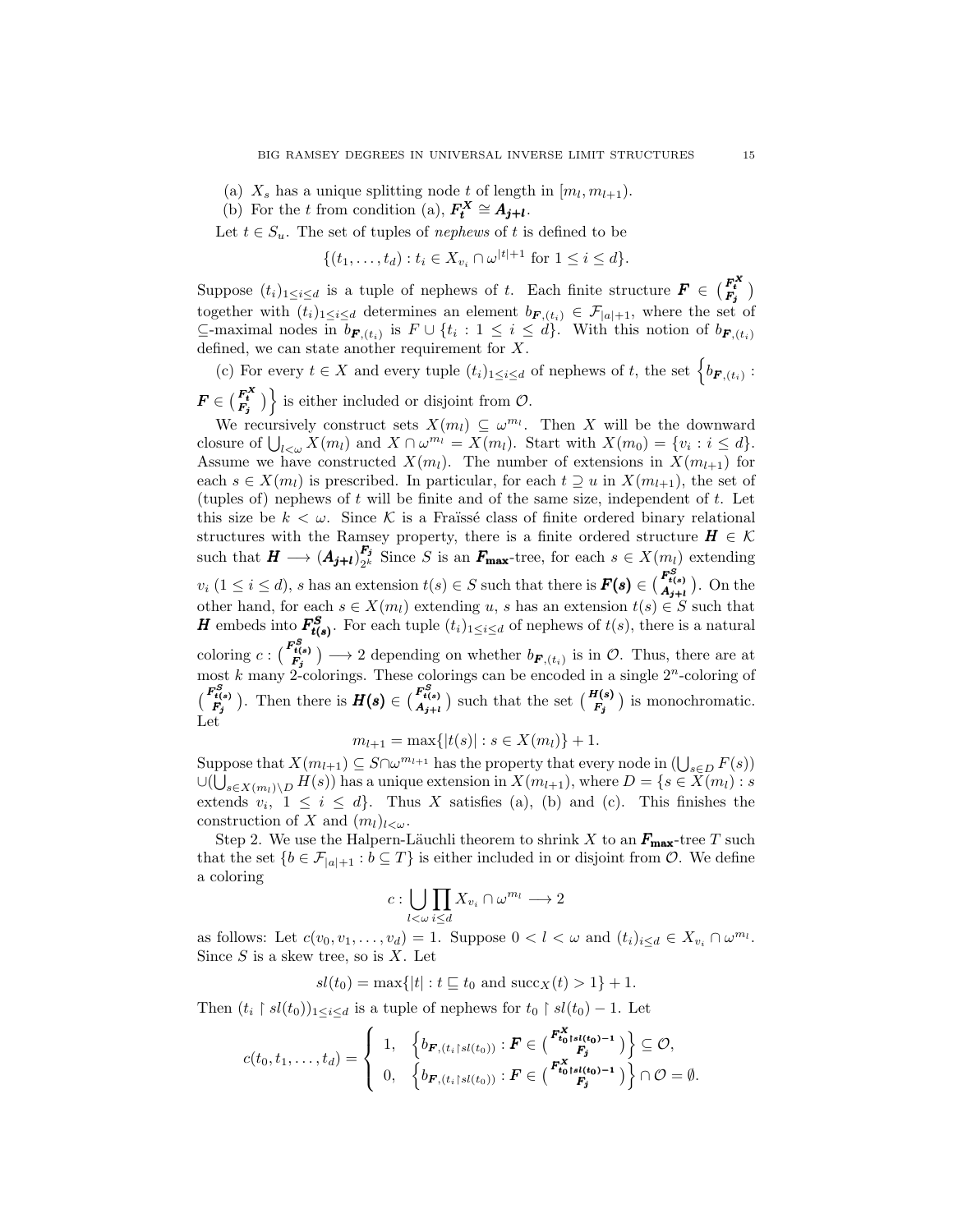By (c), this colouring is well-defined. By Theorem 4.3, there are a strictly increasing sequence  $(n_j)_{j<\omega}\subseteq (m_l)_{l<\omega}$  and strong subtrees

$$
Y_i \subseteq \bigcup_{l < \omega} X_{v_i} \cap \omega^{m_l}
$$

witnessed by  $(n_j)_{j<\omega}$  such that c is monochromatic on  $\bigcup_{j<\omega}\prod_{i\leq d}Y_i\cap\omega^{n_j}$ . Let T be the downward closure of  $\bigcup_{i \leq d} Y_i$ .

**Claim 4.5.** *If*  $l < \omega$ ,  $i \leq d$ ,  $s \in Y_i \cap \omega^{m_l}$  *and t corresponds to s as in (a) and (b), then*  $t \in T$  *and*  $\mathbf{F_t^T} = \mathbf{F_t^X}$ .

*Proof.* Since  $s \in Y_i \cap \omega^{m_l}$ , there is some  $p < \omega$  such that  $n_p = m_l$ . As  $Y_i$  is a strong subtree of  $\bigcup_{l'<\omega} X_{v_i} \cap \omega^{m_{l'}}$ , every immediate successor of s in  $\bigcup_{l'<\omega} X_{v_i} \cap \omega^{m_{l'}}$  has exactly one extension in  $Y_i \cap \omega^{n_{p+1}}$ . It follows from the construction of X that every node in succ<sub>X</sub>(t) has exactly one extension in  $X \cap \omega^{m_{l+1}}$ . Moreover, the immediate successors of s in  $\bigcup_{l' < \omega} X_{v_i} \cap \omega^{m_{l'}}$  are precisely the extensions in  $X \cap \omega^{m_{l+1}}$  of nodes in succ<sub>X</sub>(*t*). Then *t* is in the downward closure of  $Y_i$ , and thus  $t \in T$ . So  $F_t^T = F_t^X$ .

Then it is straightforward to check that T is an  $F_{\text{max}}$ -tree such that the set  ${b \in \mathcal{F}_{|a|+1} : b \subseteq T}$  is either included in or disjoint from  $\mathcal{O}$ . By the observation before this lemma, we can further shrink T to  $U \in \mathcal{F}_{\infty}$  satisfying the conclusion of the lemma.  $\Box$ 

<span id="page-15-0"></span>**Theorem 4.6.** For each Fraüssé class of finite ordered binary relational structures *with the Ramsey property and each type*  $\tau$ *, the space*  $(\mathcal{F}_{\infty}(\tau), \leq, r)$  *is a topological Ramsey space.*

## 5. Finite big Ramsey degrees for ordered binary relational universal inverse limit structures

Let  $K$  be a Fraüssé class of finite ordered binary relational structures satisfying the Ramsey property, with signature  $L = \{ \langle R_0, \ldots, R_{k-1} \}$  where each  $R_i, i \langle k \rangle$ , is a binary relation. In this section, we prove that for each such  $K$ , the universal inverse limit structure has finite big Ramsey degrees under finite Baire-measurable colorings. The proofs in this section are straightforward via the topological Ramsey spaces from Theorem [4.6](#page-15-0) (which is based on work of Zheng in [\[30\]](#page-26-21)) and the work of Huber-Geschke-Kojman on inverse limits of finite ordered graphs in [\[13\]](#page-26-20).

**Definition 5.1.** Let  $\mathcal{K}$  be a Fraüssé class of finite ordered binary relational structures with the Ramsey property. A *universal inverse limit* of finite ordered structures in K is a triple  $G = \langle G, <^G, R_0^G, \ldots, R_{k-1}^G \rangle$ , such that the following conditions hold.

1. G is a compact subset of  $\mathbb{R}\backslash\mathbb{Q}$  without isolated points,  $\langle G \rangle$  is the restriction of the standard order on  $\mathbb R$  to  $G$ , and  $R_i^{\mathbf{G}} \subseteq [G]^2$  for each  $i < k$ .

2. For every pair of distinct elements  $u, v \in G$ , there is a partition of G to finitely many closed intervals such that

(a)  $u, v$  belong to different intervals from the partition;

(b) for every interval I in the partition, for all  $x \in G\backslash I$  and for all  $y, z \in I$ ,  $(x, y) \in R_i^{\mathbf{G}}$  if and only if  $(x, z) \in R_i^{\mathbf{G}}$ , for each  $i < k$ .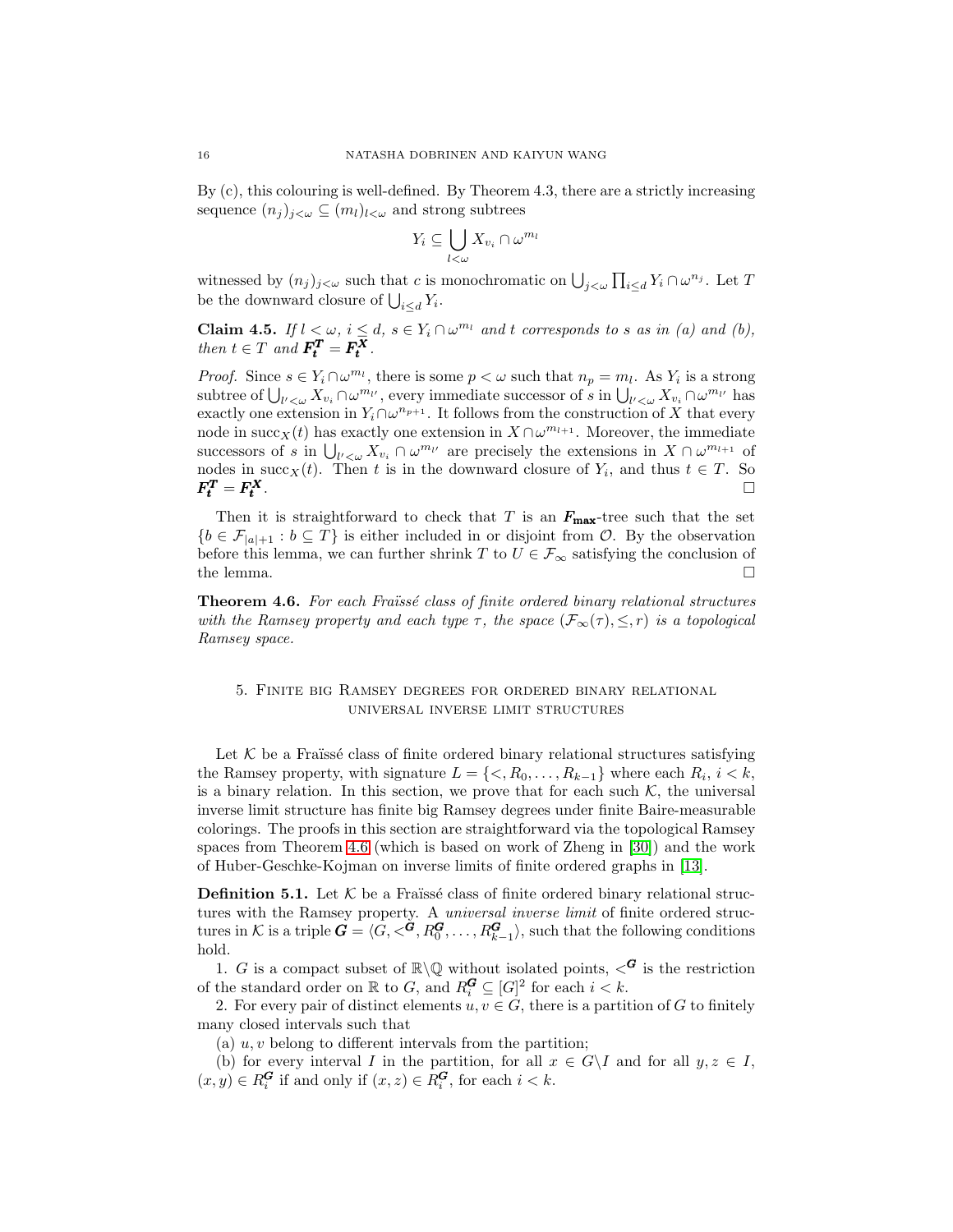3. Every nonempty open interval of G contains induced copies of all finite ordered structures in  $K$ .

For every  $F_{\text{max}}$ -tree T, it can be seen from Definition [2.6](#page-6-2) that  $F(T)$  is a universal inverse limit structure. So it follows from the universality that we can consider colourings of finite induced substructures of  $F(T)$ .

**Definition 5.2.** Let  $\tau$  be a type and  $H \in \tau$ . The  $\mathcal{F}_{\infty}$ -envelope of H is

$$
\mathcal{C}_{\mathbf{H}} = \{ U \in \mathcal{F}_{\infty} : (\exists l)(r_l(U) = \downarrow \mathbf{H}^{\vee}) \},
$$

where  $\downarrow H^{\vee} = \{ a \in \omega^{\leq \omega} : (\exists x \in H)(a \subseteq x \restriction (\triangle(H) + 1)) \}.$ 

**Lemma 5.3.** Let  $\tau$  be a type and  $T \in \mathcal{F}_{\infty}$ . Define a map  $c_1 : [\emptyset, T] \longrightarrow \{H^{\vee} :$  $H \in \left( \frac{F(T)}{\tau} \right) \}$  as follows:

$$
\forall U \in [\emptyset, T], \text{ if } U \in \mathcal{C}_H, \text{ } c_1(U) = H^{\vee}.
$$

*Then*  $c_1$  *is well-defined and continuous, where we equip the range with the discrete topology.*

*Proof.* Let  $m + 1$  be the number of elements for each  $\mathbf{H} \in \tau$ . Then  $\downarrow \mathbf{H}^{\vee}$  has m splitting nodes. Thus

$$
\forall U \in \mathcal{F}_{\infty}, \forall l, (r_l(U) = \downarrow \mathbf{H}^{\vee} \Rightarrow l = m).
$$

Let  $U, V \in [\emptyset, T]$ . Then there are  $H, K \in \tau$  such that  $U \in \mathcal{C}_H$  and  $V \in \mathcal{C}_K$ . If  $U = V$ , then  $\downarrow H^{\vee} = r_m(U) = r_m(V) = \downarrow K^{\vee}$ , and thus  $H^{\vee} = K^{\vee}$ . So  $c_1$  is well-defined.

Suppose that  $H \in \tau$  and  $U \in (c_1)^{-1}(H^{\vee})$ . We have that  $U \in \mathcal{C}_H$ . Then the set  $[m, U]$  is an open set containing U and  $[m, U] \subseteq (c_1)^{-1} (H^{\vee})$ . Thus  $c_1$  is  $\Box$ continuous.

We equip  $\omega^{\omega}$  with the first-difference metric topology, which has basic open sets of the form  $[s] = \{x \in \omega^\omega : s \subseteq x\}$  for  $s \in \omega^{\langle \omega \rangle}$ . For  $n \in \omega$ , let  $[F_{\max}]^n$  denote the set of all induced substructures of  $F_{\text{max}}$  of size n.

**Definition 5.4.** For  $n \geq 1$ , we define a topology on  $[F_{\text{max}}]^n$  as follows: A set  $\mathcal{U} \subseteq [\mathbf{F}_{\text{max}}]^n$  is open if for all  $\mathbf{H} \in \mathcal{U}$ , there are open neighborhoods  $U_1, \ldots, U_n$  of the elements of H such that all  $H' \in [F_{\text{max}}]^n$  that have exactly one vertex in each  $U_i$  are also in  $U_i$ . This topology is separable and induced by a complete metric. A coloring of *n*-tuples from  $[F_{\text{max}}]^n$  is continuous if it is continuous with respect to this topology.

**Lemma 5.5.** Let  $\tau$  be a type and  $T \in \mathcal{F}_{\infty}$ . For every continuous coloring c :  $(F^{(T)}_{\tau}) \longrightarrow 2$ , there exists an  $F_{\text{max}}$ -subtree S of T such that c depends only on  $H^{\vee}$ , *i.e., for*  $H, K \in \binom{F(S)}{\tau}$ , *if*  $H^{\vee} = K^{\vee}$ , *then*  $c(H) = c(K)$ *.* 

*Proof.* For  $\mathbf{H} \in \binom{\mathbf{F(T)}}{\tau}$ , by definition of  $\Delta(\mathbf{H})$ , the map  $x \mapsto x \upharpoonright (\Delta(\mathbf{H}) + 1)$  is a bijection from the universe H of **H** onto  $H^{\vee}$ . Let  $t_1, \ldots, t_l$  denote the elements of  $\pmb{H}^{\vee}$ . For all  $\bar{x} = (x_1, \ldots, x_l) \in [T_{t_1}] \times \cdots \times [T_{t_l}]$ , the induced substructure  $\overline{\pmb{H}}$ of  $F(T)$  on the set  $\{x_1, \ldots, x_l\}$  is isomorphic to H. By the continuity of c, for all such x there are open neighborhoods  $x_1 \in U_1^{\bar{x}}, \ldots, x_l \in U_l^{\bar{x}}$  such that for all  $(y_1,\ldots,y_l)\in U^{\bar{x}}_1\times\cdots\times U^{\bar{x}}_l$  for the induced substructure  $H'$  of  $F(T)$  on the vertices  $y_1, \ldots, y_l$ , we have  $c(\overline{H}) = c(H')$ .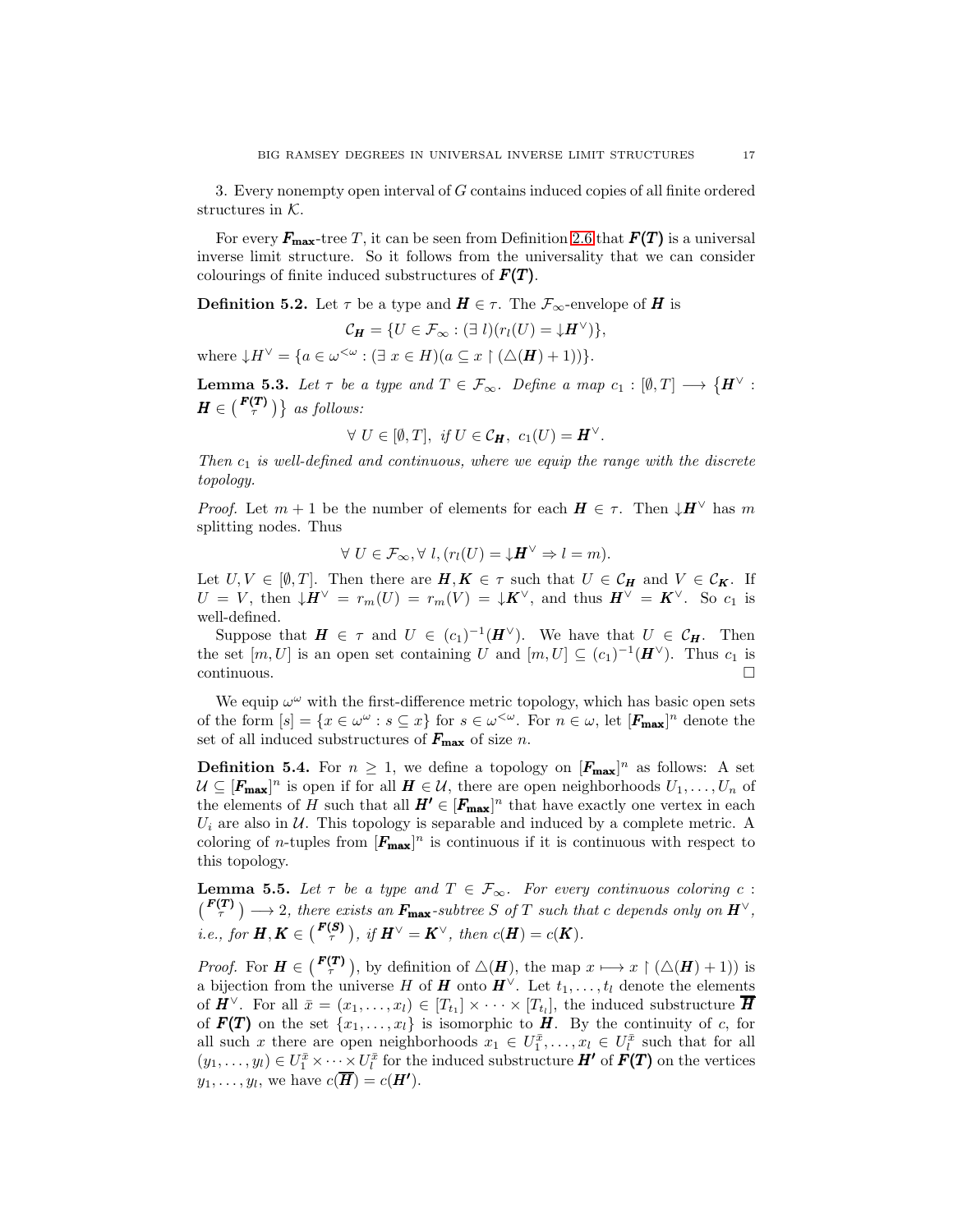We may assume that the  $U_i^{\bar{x}}$  are basic open sets, i.e., sets of the form  $[T_r]$  for some  $r \in T$ . Since the space  $[T_{t_1}] \times \cdots \times [T_{t_l}]$  is compact, there is a finite set  $A \subseteq [T_{t_1}] \times \cdots \times [T_{t_l}]$  such that

$$
[T_{t_1}] \times \cdots \times [T_{t_l}] = \bigcup_{\bar{x} \in A} \prod_{i=1}^l U_i^{\bar{x}}.
$$

Hence there is  $m \in \omega$  such that for all induced substructures  $H'$  of  $F(T)$  with  $H' \restriction (\triangle(H) + 1) = H^{\vee}$ , the color  $c(H')$  only depends on  $H' \restriction m$ , where m is the maximal length of the *r*'s with  $[T_r] = U_i^{\bar{x}}$  for some  $\bar{x} \in F$  and  $i \in \{1, ..., l\}$ .

Since for each  $m \in \omega$ , there are only finitely many sets of the form  $H \restriction m$ , where  $H \in \binom{\mathbf{F(T)}}{\tau}$ , there is a function  $f : \omega \longrightarrow \omega$  such that for every finite induced substructure **H** of  $F(T)$  with  $\triangle(H) + 1 = n$ , the color  $c(H)$  only depends on  $H \restriction f(n)$ . Now let S be an  $F_{\text{max}}$ -subtree of T such that whenever  $s \in S$  is a splitting node of  $S$  of length  $n$ , then  $S$  has no splitting node  $t$  whose length is in the interval  $(n, f(n)]$ . Now for all  $H \in \binom{F(S)}{\tau}$ , the color  $c(H)$  only depends on  $H^{\vee}$ .

**Theorem 5.6.** Let T be an  $F_{\text{max}}$ -tree. For every type  $\tau$  of a finite induced sub*structure of*  $\mathbf{F}_{\text{max}}$ *, and every continuous coloring*  $c: \binom{\mathbf{F(T)}}{\tau} \longrightarrow 2$ *, there is an*  $\mathbf{F_{max}}$ -subtree *S* of *T* such that *c* is monochromatic on  $\binom{\mathbf{F(S)}}{\tau}$ .

*Proof.* We can shrink T and assume  $T \in \mathcal{F}_{\infty}$ . By Lemma 5.5, c depends only on  $H^{\vee}$ . We may think of c as a map as follows:

$$
c: \left\{ H^{\vee} : H \in \left( \begin{smallmatrix} F(T) \\ \tau \end{smallmatrix} \right) \right\} \longrightarrow 2.
$$

Define  $\bar{c} : [0, T] \longrightarrow 2$  by  $\bar{c} = c \circ c_1$ . By Lemma 5.3,  $\bar{c}$  is also a continuous map. By Theorem [4.6,](#page-15-0) there is some  $S \leq T$  such that  $\bar{c}$  is monochromatic on  $[\emptyset, S]$ . Suppose that  $\mathbf{H} \in \binom{\mathbf{F(S)}}{\tau}$ . Then the universe H of **H** is contained in [S], so  $\mathbf{H}^{\vee} \subseteq S$ . Hence there is a  $U \in [\emptyset, S]$  such that  $U \in \mathcal{C}_H$ , and thus,  $c(H) = \overline{c}(U)$ . Therefore c is monochromatic on  $\binom{F(S)}{\tau}$ .

The next lemma is a straightforward extension of Lemma 3.8 in [\[13\]](#page-26-20).

**Lemma 5.7.** Let T be an  $F_{\text{max}}$ -tree. For every type  $\tau$  of a finite induced substruc*ture of*  $F_{\text{max}}$ *, and every Baire-measurable coloring*  $c: \binom{F(T)}{\tau} \longrightarrow 2$ *, there is an*  $\mathbf{F}_{\text{max}}$ -subtree S of T such that c is continuous on  $\begin{pmatrix} \mathbf{F}(\mathbf{S}) \\ \tau \end{pmatrix}$ .

*Proof.* Since  $c: \binom{F(T)}{\tau} \longrightarrow 2$  is Baire-measurable,  $c^{-1}(0)$  and  $c^{-1}(1)$  have the property of Baire. Then there exist open sets  $U, V$  in  $\binom{F(T)}{\tau}$  and meager sets M, N in  $\binom{F(T)}{\tau}$  such that

$$
c^{-1}(0) = U \triangle M
$$
 and  $c^{-1}(1) = V \triangle N$ ,

where  $\Delta$  denotes the symmetric difference. Let  $(N_n)_{n\in\omega}$  be a sequence of closed nowhere dense subsets of  $\binom{F(T)}{\tau}$  such that  $M \cup N \subseteq \bigcup_{n \in \omega} N_n$ . We would like to construct an  $F_{\text{max}}$ -subtree S of T such that  $\binom{F(S)}{\tau}$  is disjoint from  $\bigcup_{n\in\omega}N_n$ . In this case, we have

$$
c^{-1}(0) \cap \left(\frac{F(S)}{\tau}\right) = U \cap \left(\frac{F(S)}{\tau}\right) \text{ and } c^{-1}(1) \cap \left(\frac{F(S)}{\tau}\right) = V \cap \left(\frac{F(S)}{\tau}\right).
$$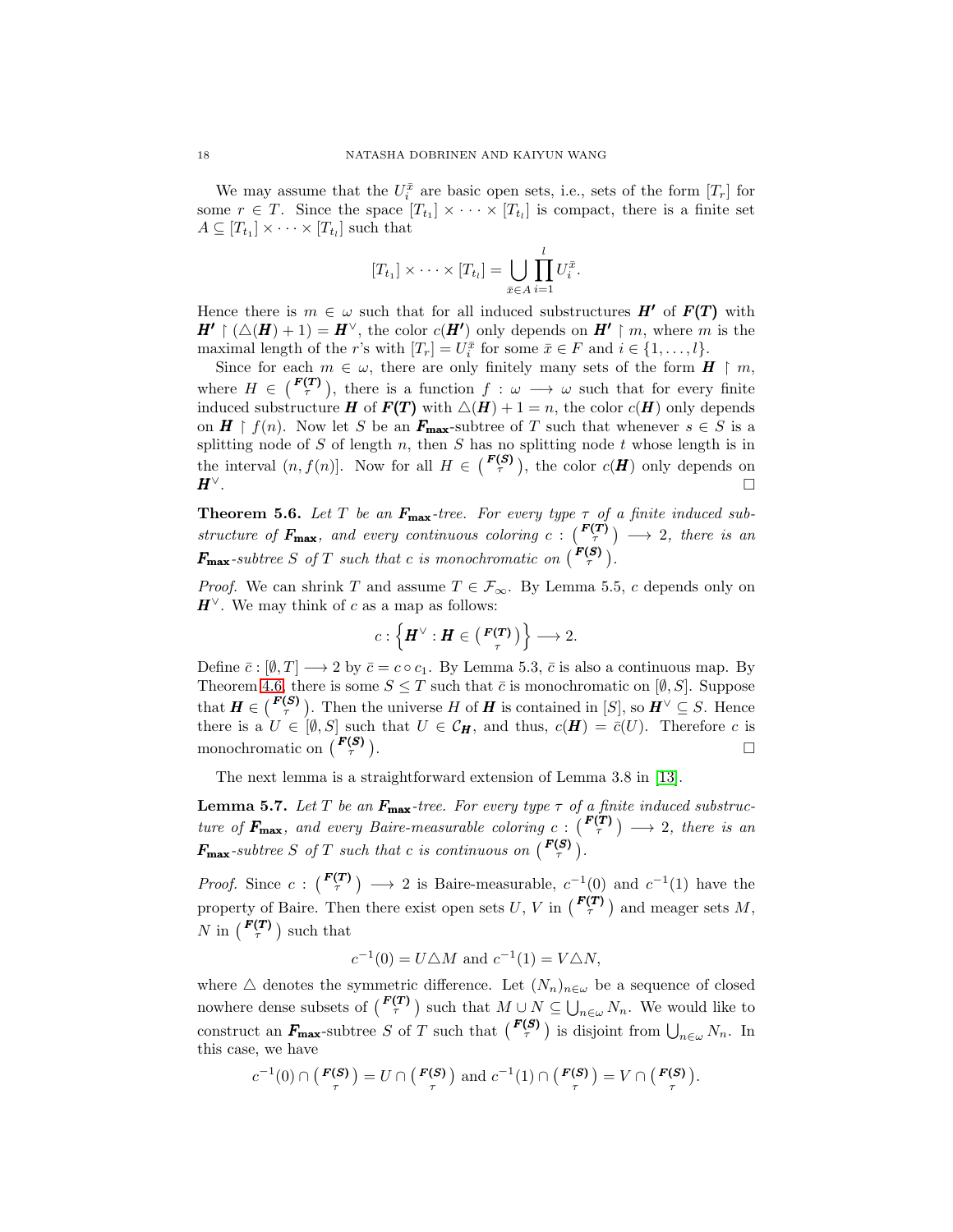It follows that c is continuous on  $\binom{F(S)}{\tau}$ . In order to find an  $F_{\text{max}}$ -subtree S that is disjoint from  $\bigcup_{n\in\omega}N_n$ , we construct a fusion sequence  $(T_j)_{j\in\omega}$  of  $\mathbf{F}_{\text{max}}$ -subtrees of T with witness a strictly increasing sequence  $(m_j)_{j\in\omega}$  of natural numbers. Put  $S = \bigcap_{j \in \omega} T_j$ . Then S is an  $\mathbf{F}_{\text{max}}$ -subtree of T.

Suppose  $T_j$  and  $m_j$  have already been chosen. We assume that for all  $t \in T_j(m_j)$ and all  $s \in T$  with  $t \subseteq s$ , we have  $s \in T_j$ . For a certain  $t \in T_j(m_j)$ , we have to find a splitting node s with  $t \subseteq s$  such that for a certain finite ordered structure  $H, H$ embeds into  $\mathbf{F}_s^{T_{j+1}}$ . Since  $T_j$  is an  $\mathbf{F}_{\text{max}}$ -tree, there is  $m > m_j$  and an extension s of t with  $|s| < m$  such that **H** embeds into  $\mathbf{F_s^{T_j}}$ .

Suppose that H is a finite substructure of  $F(T_j)$  of type  $\tau$  such that  $\triangle(H)$  < m. We list elements of H as  $t_0, t_1, \ldots, t_p$ . The set  $H \restriction m$  determines an open subset O of  $\binom{F(T)}{\tau}$ . Since  $\bigcup_{n\leq j}N_n$  is closed and nowhere dense in  $\binom{F(T)}{\tau}$ , O contains a nonempty open subset that is disjoint from  $\bigcup_{n\leq j} N_n$ . It follows that for  $i \in \{0, 1, \ldots, p\}, t_i \restriction m$  has an extension  $s_i \in T_j$  such that the open subset of  $\left(\frac{\boldsymbol{F(T)}}{\tau}\right)$  determined by  $s_0, s_1, \ldots, s_p$  is disjoint from  $\bigcup_{n \leq j} N_n$ . We may assume that  $s_0, s_1, \ldots, s_p$  have the same length  $m_{j+1} > m$ .

Let  $X \subseteq T_i(m_{i+1})$  be a set that contains exactly one extension of every element of  $T_i(m_i)$  and in particular the elements  $s_0, s_1, \ldots, s_p$ . Let

$$
T_{j+1} = \{ t \in T_j : \exists s \in X ( s \subseteq t \lor t \subseteq s) \}.
$$

Then  $T_{j+1}$  is an  $F_{\text{max}}$ -tree. Whenever H' is a finite substructure of  $F(T_{j+1})$  of type  $\tau$  with  $H' \restriction m = H \restriction m$ , then  $H' \restriction m_{j+1} = \{s_0, s_1, \ldots, s_p\}$ . In particular,  $H' \notin \bigcup_{n \leq j} N_n$ . This finishes the recursive definition of the sequences  $(T_j)_{j \in \omega}$  and  $(m_i)_{i\in\omega}$ .

Finally, let  $S = \bigcap_{j \in \omega} T_j$ . One can check that S is an  $F_{\text{max}}$ -tree. Let  $n \in \omega$  and let **H** be a finite substructure of  $F(S)$  of type  $\tau$ . Then there is  $j \in \omega$  such that  $\triangle(\mathbf{H}) < m_j$ . We can choose  $j \geq n$ . Note that  $S(m_j) = T(m_j)$ . Since  $S \subseteq T_{j+1}$ , by the construction of  $T_{j+1}$ ,  $\mathbf{H} \notin \bigcup_{n \leq j} N_n$ . In particular,  $H \notin N_n$ . This shows that  $\left( \frac{\boldsymbol{F}(\boldsymbol{S})}{\tau} \right)$  is disjoint from  $\bigcup_{n \in \omega} N_n$ . It follows that c is continuous on  $\left( \frac{\boldsymbol{F}(\boldsymbol{S})}{\tau} \right)$ .  $\Box$ 

<span id="page-18-0"></span>**Theorem 5.8.** Let T be an  $F_{\text{max}}$ -tree. For every type  $\tau$  of a finite induced sub*structure of*  $F_{\text{max}}$  *and every Baire-measurable coloring*  $c: \binom{F(T)}{\tau} \longrightarrow 2$ *, there is* an  $F_{\text{max}}$ -subtree *S* of *T* such that *c* is constant on  $\begin{pmatrix} F(S) \\ \tau \end{pmatrix}$ .

*Proof.* By Lemma 5.7, there is an  $F_{\text{max}}$ -subtree U of T such that c is continuous on  $\begin{pmatrix} F(U) \\ \tau \end{pmatrix}$ . By Theorem 5.6, there is an  $F_{\text{max}}$ -subtree S of U such that c is constant on  $\left( \frac{\boldsymbol{F(S)}}{\tau} \right)$ .

<span id="page-18-1"></span>**Theorem 5.9.** Let  $K$  be a Fraüssé class, in a finite signature, of finite ordered *binary relational structures with the Ramsey property. For every*  $H \in \mathcal{K}$ , there is a *finite number*  $T(H, F_{\text{max}})$  *such that the following holds: For every universal inverse limit structure G and for each finite Baire-measurable coloring of the set*  $\begin{pmatrix} G \\ H \end{pmatrix}$  *of all copies of* H *in* G*, there is a closed copy* G′ *of* G *contained in* G *such that the set*  $\left(\frac{G'}{H}\right)$  of all copies of **H** in G' has no more than  $T(H, F_{\text{max}})$  colors. In particular,  $T(H, F_{\text{max}})$  *is at most the number of types associated to*  $H$ .

*Proof.* We list all types for  $H$  as  $\tau_0, \tau_1, \ldots, \tau_{m-1}$ . Since G is a universal inverse limit structure,  $F_{\text{max}}$  embeds continuously into it. Let c be a finite Baire-measurable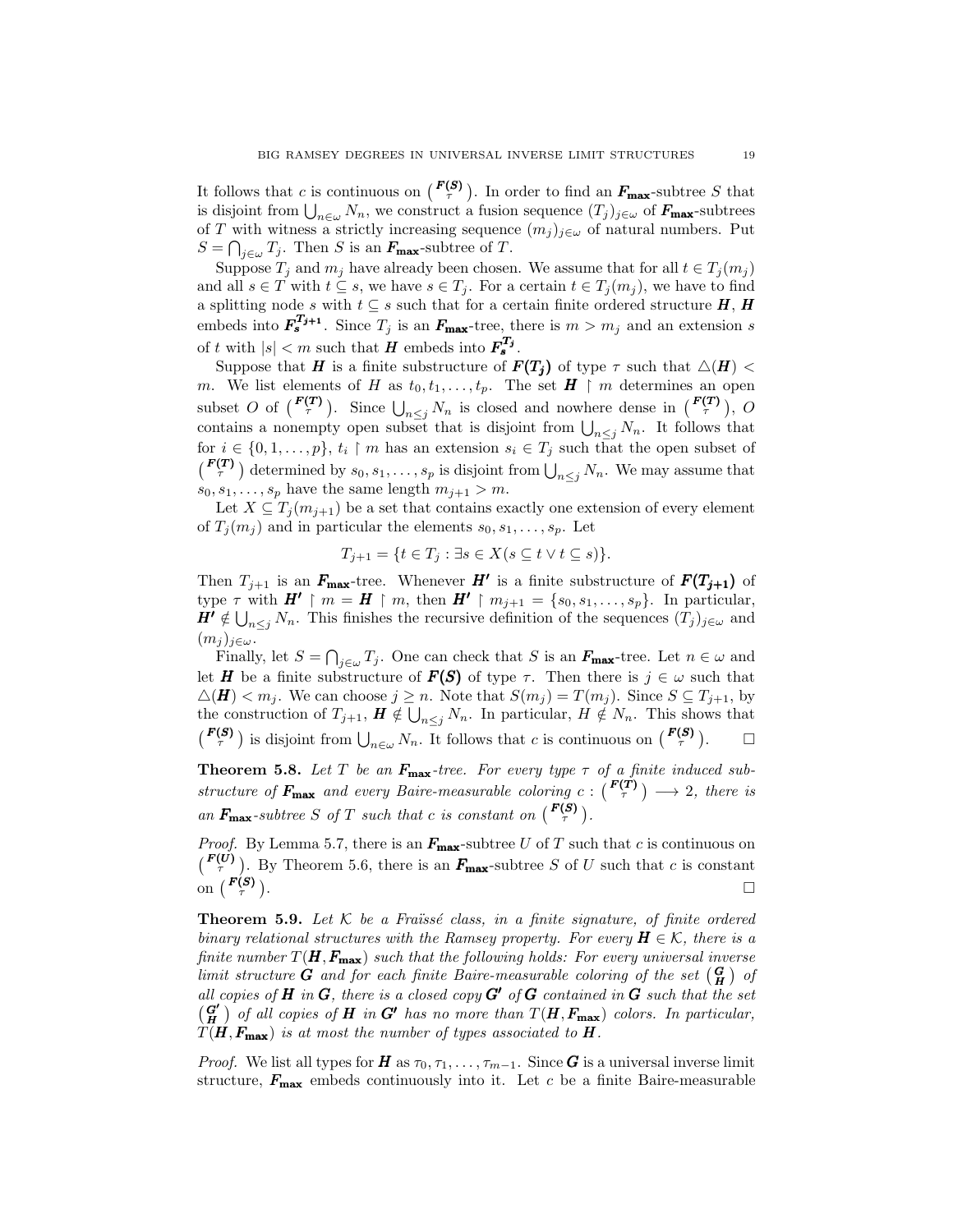coloring of the set  $(\frac{G}{H})$ . Now work with the tree  $T_{\text{max}}$  coding  $F_{\text{max}}$ . Iterating Theorem [5.8,](#page-18-0) there are  $\mathbf{F}_{\text{max}}$ -trees  $T_{\text{max}} \geq T_{\tau_0} \geq \cdots \geq T_{\tau_{m-1}}$  so that for each  $i < m, c$  is constant on  $\binom{F(T_{\tau_i})}{\tau_i}$ . We take  $G' = F(T_{\tau_{m-1}})$ . Then  $G'$  is a closed copy of  $G$  contained in  $G$ , and the set  $\left(\begin{smallmatrix} G' \\ H \end{smallmatrix}\right)$  of all copies of  $H$  in  $G'$  has no more than m colors.

### 6. Exact big Ramsey degrees for some ordered binary relational inverse limit structures

In this section, we find the exact big Ramsey degrees in the inverse limit structures  $F_{\text{max}}$  of the following Fraïssé classes in an ordered binary relational signature: Free amalgamation classes, the class of finite ordered tournaments  $\mathcal{OT}$ , and the class of finite partial orders with a linear extension  $\mathcal{OPO}$ . We shall do so by first showing in Lemmas [6.1,](#page-19-0) [6.4,](#page-21-0) and [6.7](#page-22-0) that for any finite substructure  $H$  of  $F_{\text{max}}$ , there is a larger finite structure  $\overline{H}$  containing H as an induced substructure such that any copy of  $\overline{H}$  in the inverse limit structure  $F_{\text{max}}$  must have exactly one meet in the tree  $T_{\text{max}}$ . Then in Theorem [6.10,](#page-24-0) we shall prove by induction on number of splitting nodes that each type persists in any subcopy of  $F_{\text{max}}$ . This proves that the exact big Ramsey degree for a given finite substructure  $H$  of  $F_{\text{max}}$  is exactly the number of types  $\tau$  representing H in the tree  $T_{\text{max}}$ .

Given a structure  $G \leq F_{\text{max}}$ , let  $T_G = \{x \mid n : x \in G, n \in \omega\}$ . Then  $T_G$  is a subtree of  $T_{\text{max}}$ . Given a tree T, its *stem*, denoted stem $(T)$ , is the minimal splitting node in  $T$ .

<span id="page-19-0"></span>**Lemma 6.1.** Let K be any Fraüssé class with free amalgamation in an ordered *binary relational signature. Then for each*  $\mathbf{H} \in \mathcal{K}$ *, there is a structure*  $\overline{\mathbf{H}} \in \mathcal{K}$ *containing a copy of*  $H$ *, where*  $\overline{H}$  *has the following property: Given a universal inverse limit structure* **G** *for* K *contained in*  $F_{\text{max}}$ *, every copy*  $\overline{I}$  *of*  $\overline{H}$  *in* **G** *has induced a subtree*  $T_{\overline{I}}$  *of*  $T_G$  *such that the type of*  $T_{\overline{I}}$  *has exactly one splitting node.* It follows that the immediate successors of stem $(T_{\overline{I}})$  in  $T_{\overline{I}}$  have a copy of  $I$ .

*Proof.* Let K be as in the hypotheses, let G be the universal inverse limit for K contained in  $F_{\text{max}}$ , and fix H a finite substructure of G. Then H is in K. Let m be the size of the universe of H. We construct a finite ordered structure  $\overline{H} \in \mathcal{K}$  of size  $2m + 1$ , containing a copy of H as a substructure on the odd indexed vertices, as follows. Let R denote the binary relation symbol  $R_0$  in the signature of K.

- (1) Let  $\overline{H} = \{v_0, v_1, v_2, \ldots, v_{2m}\}.$
- (2)  $\overline{H} \restriction \{v_1, v_3, \ldots, v_{2m-1}\}$  is isomorphic to  $H$ .
- (3) For  $i \in \{0, 2, ..., 2m-2\}, R^{\overline{H}}(v_i, v_{i+2})$  holds. If  $R^{\overline{H}}$  is a symmetric relation, then also  $R^{\overline{H}}(v_{i+2}, v_i)$  holds; otherwise,  $\neg R^{\overline{H}}(v_{i+2}, v_i)$  holds.
- (4) No other relations are added to  $\overline{H}$ .

Then  $\overline{H}$  contains a copy of H. Now we check that  $\overline{H}$  satisfies the property in this lemma. Let  $\overline{I}$  be a copy of  $\overline{H}$  in  $G$  with  $\overline{I} = \{u_0, u_1, u_2, \ldots, u_{2m}\}.$ 

<span id="page-19-1"></span>**Claim 6.2.** Let **J** be the induced substructure of **I** on universe  $J = \{u_0, u_2, \ldots, u_{2m}\}.$ *Then the associated subtree*  $T_J$  *of*  $T_G$  *has exactly one splitting node.* 

*Proof.* Without loss of generality, it suffices to prove that  $u_0 \cap u_2 = u_2 \cap u_4$ . Assume to the contrary that  $u_0 \cap u_2 \neq u_2 \cap u_4$ . Then either  $u_0 \cap u_2 \subset u_2 \cap u_4$  or else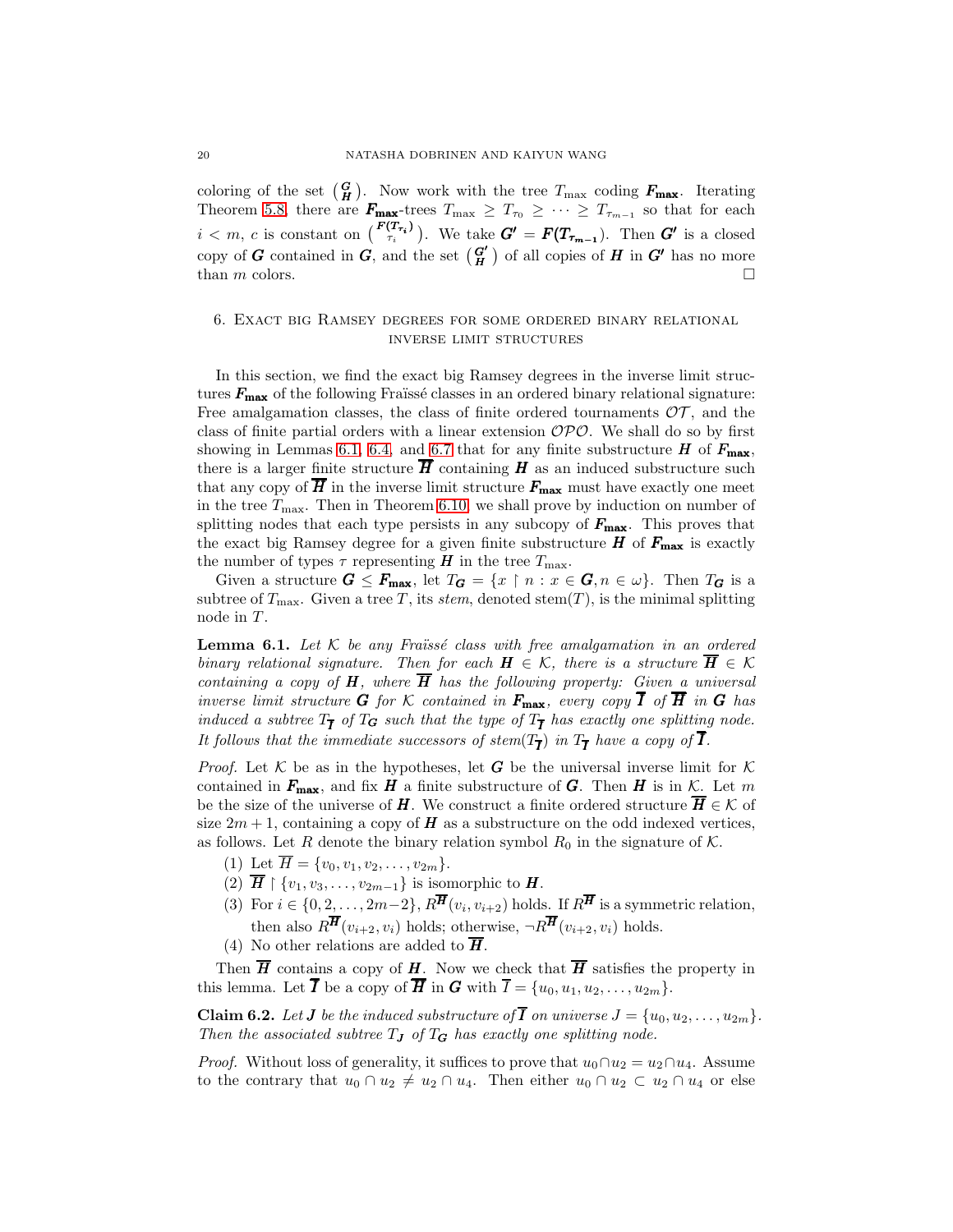$u_2 \cap u_4 \subset u_0 \cap u_2$ , where  $\subset$  denotes proper subset. If  $u_0 \cap u_2 \subset u_2 \cap u_4$  (see Figure 20), then  $u_0 \cap u_2 = u_0 \cap u_4$ ; let s denote this node and let  $l-1$  denote its length. Then  $u_2 \upharpoonright l = u_4 \upharpoonright l$  is a successor of s, and the relation  $R(u_0 \upharpoonright l, u_4 \upharpoonright l)$  holds in  $T_{\text{max}}$  since  $R(u_0 \upharpoonright l, u_2 \upharpoonright l)$  holds in  $T_{\text{max}}$ . Hence,  $R^I(u_0, u_4)$  holds. Similarly, if  $u_2 \cap u_4 \subset u_0 \cap u_2$ , then  $u_0 \cap u_4 = u_2 \cap u_4$ , and it follows that  $R^I(u_0, u_4)$  holds (see Figure 20). But this contradicts the fact that  $R^I(u_0, u_4)$  does not hold, by (3) in the definition of  $\overline{H}$  above. Therefore, it must be the case that  $u_0 \cap u_2 = u_2 \cap u_4$ . Thus, every copy of **J** has induced subtree  $T_J$  in  $T_G$  with exactly one splitting node.  $\Box$ 



<span id="page-20-0"></span>**Claim 6.3.** The subtree  $T_{\overline{I}}$  of  $T_G$  induced by **I** has exactly one splitting node.

*Proof.* By Claim [6.2,](#page-19-1) without loss of generality, it suffices to prove that  $u_0 \cap u_1 =$  $u_1 \cap u_2$ . Assume that  $u_0 \cap u_1 \neq u_1 \cap u_2$ . Then either  $u_0 \cap u_1 \subset u_1 \cap u_2$  or  $u_1 \cap u_2 \subset u_0 \cap u_1$ . Since  $u_0 < u_1 < u_2$  in the linear order  $\langle$  on the universe of  $F_{\text{max}}$ , it follows that the set  $\{u_0, u_1, u_2\}$  has type equal to one of the two types in Figure 21 (the solid lines). Since  $R^{\bar{I}}(u_0, u_2)$  holds, at least one of  $R^{\bar{I}}(u_0, u_1)$  or  $R^I(u_1, u_2)$  holds (the dashed lines in Figure 21). But this contradicts the fact that  $\neg R^{I}(u_0, u_1)$  and  $\neg R^{I}(u_1, u_2)$  hold, by (4) in the definition of  $\overline{H}$ . Thus, the induced subtree  $T_{\overline{I}}$  has exactly one splitting node.



Figure 21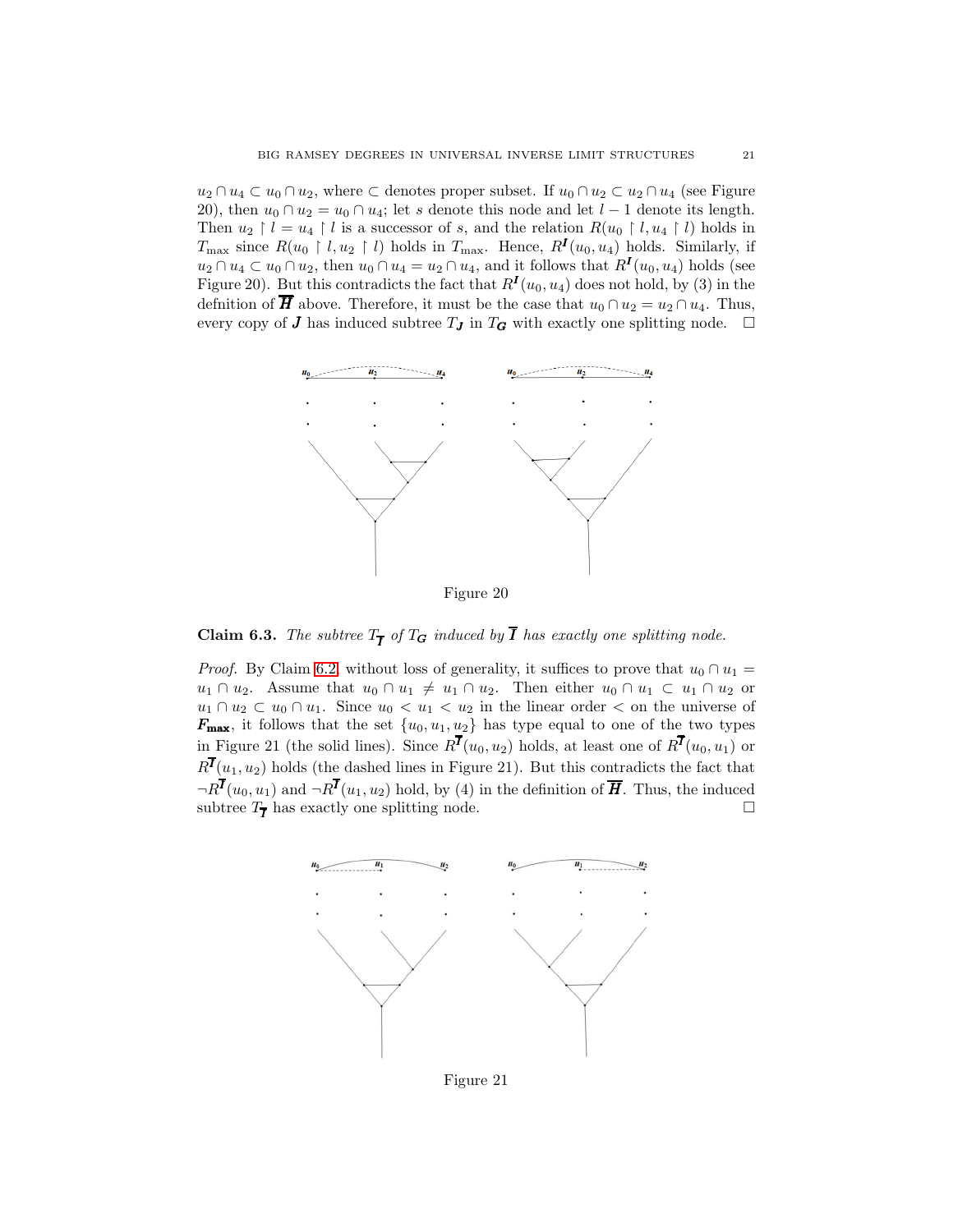By Claim [6.3,](#page-20-0) the induced subtree  $T_{\overline{I}}$  of  $T_G$  has exactly one splitting node, namely its stem. It follows from the definition of the relations on  $F_{\text{max}}$  that the immediate successors of stem $(T_{\overline{I}})$  in  $T_{\overline{I}}$  is isomorphic to  $H$ .

Next, we prove a similar lemma for the class of finite ordered tournaments,  $\mathcal{OT}$ . The proof is similar to the previous lemma, the main difference being that the construction of  $\overline{H}$  must take into account the fact that any two vertices of a tournament must have some directed edge relation between them.

<span id="page-21-0"></span>**Lemma 6.4.** *Let*  $K$  *be*  $OT$ *. Then for each*  $H \in K$ *, there is a structure*  $\overline{H} \in K$ *containing a copy of*  $H$  *and*  $\overline{H}$  *has the following property: Given a universal inverse limit structure* **G** *for* K *contained in*  $F_{\text{max}}$ *, every copy*  $\overline{I}$  *of*  $\overline{H}$  *in* **G** *has induced a*  $subtree T_{\overline{I}}$  of  $T_G$  such that the type of  $T_{\overline{I}}$  has exactly one splitting node. It follows *that the immediate successors of stem* $(T_{\overline{I}})$  *in*  $T_{\overline{I}}$  *have a copy of*  $I$ *.* 

*Proof.* Fix any  $H \in \mathcal{K}$ , and let m be the size of the universe of H. Recall that the relation R here is a directed edge. We construct a finite ordered structure  $H \in \mathcal{K}$ containing a copy of  $H$  as an induced substructure as follows:

- (1) Let  $\overline{H} = \{v_0, v_1, v_2, \ldots, v_{2m}\}.$
- (2)  $\overline{H} \restriction \{v_1, v_3, \ldots, v_{2m-1}\}$  is isomorphic to  $H$ .
- (3) For  $i, j \in \{0, 2, ..., 2m\}$  with  $i < j$ , if  $j = i + 2$  then  $R^H(v_i, v_j)$  holds.
- (4) For  $i, j \in \{0, 2, \ldots, 2m\}$  with  $i < j$ , if  $j \neq i+2$  then  $R^{\overline{H}}(v_i, v_i)$  holds.
- (5) For all  $i \in \{0, 2, ..., 2m\}$  and  $j \in \{1, 3, ..., 2m-1\}$ , if  $i < j$  then  $R^{\overline{H}}(v_i, v_i)$ holds.
- (6) For all  $i \in \{0, 2, ..., 2m\}$  and  $j \in \{1, 3, ..., 2m-1\}$ , if  $j < i$  then  $R^H(v_i, v_j)$ holds.

By (2),  $\overline{H}$  contains a copy of  $H$ . Now we check that  $\overline{H}$  satisfies the property in this lemma. Let  $\overline{I}$  be any copy of  $\overline{H}$  in  $G$ , say with universe  $\overline{I} = \{u_0, u_1, u_2, ..., u_{2m}\}.$ 

<span id="page-21-1"></span>**Claim 6.5.** Let **J** be the induced substructure of **I** on universe  $J = \{u_0, u_2, ..., u_{2m}\}.$ *Then the associated subtree*  $T_J$  *of*  $T_G$  *has exactly one splitting node.* 



Figure 22

*Proof.* Without loss of generality, it suffices to prove that  $u_0 \cap u_2 = u_2 \cap u_4$ . Assume that  $u_0 \cap u_2 \neq u_2 \cap u_4$ . Then  $u_0 \cap u_2 \subset u_2 \cap u_4$  or  $u_2 \cap u_4 \subset u_0 \cap u_2$ . Since  $R^{J}(u_0, u_2)$  and  $R^{J}(u_2, u_4)$  hold, it follows that  $R^{J}(u_0, u_4)$  holds (see the dashed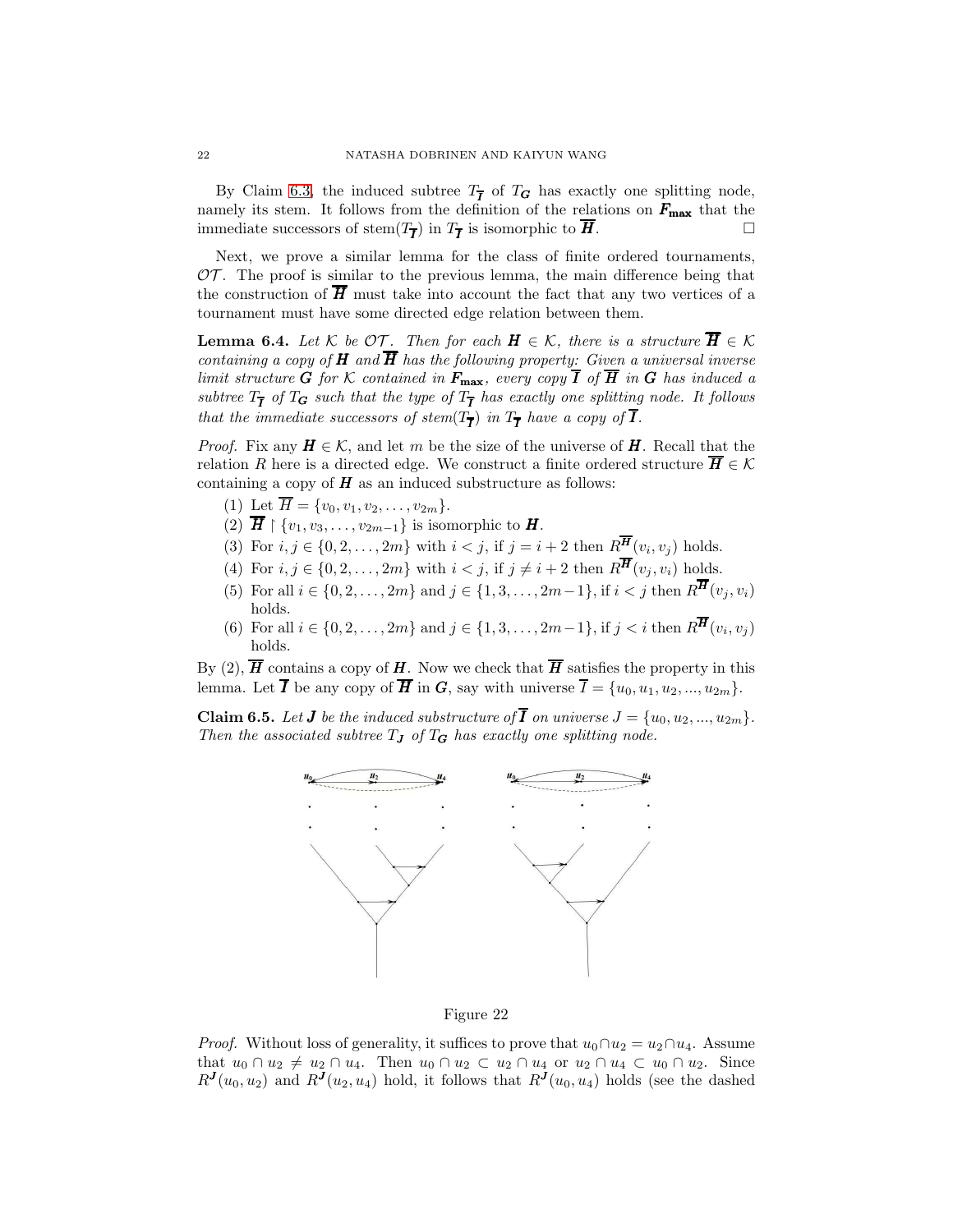arrows in Figure 22). This contradicts the fact that  $R^{J}(u_4, u_0)$  holds, by (4) in the definition of  $\overline{H}$  (solid arrows from  $u_4$  to  $u_0$  in Figure 22). Thus,  $u_0 \cap u_2 = u_2 \cap u_4$ . It follows that  $T_J$  has exactly one splitting node, namely its stem.  $\Box$ 

<span id="page-22-1"></span>**Claim 6.6.** The subtree  $T_{\overline{I}}$  of  $T_G$  induced by **I** has exactly one splitting node.

*Proof.* By Claim [6.5,](#page-21-1) without loss of generality, it suffices to prove that  $u_0 \cap u_1 =$  $u_1 \cap u_2$ . Assume that  $u_0 \cap u_1 \neq u_1 \cap u_2$ . Then either  $u_0 \cap u_1 \subset u_1 \cap u_2$  or  $u_1 \cap u_2 \subset u_0 \cap u_1$ . Since  $u_0 < u_1 < u_2$  in the linear order  $\lt$  on the universe of  $\mathbf{F}_{\text{max}}$ , it follows that the set  $\{u_0, u_1, u_2\}$  has type equal to one of the two types in Figure 23 (the solid arrows). Since  $R^I(u_0, u_2)$ , either  $R^I(u_1, u_2)$  or  $R^I(u_0, u_1)$  holds (see the dashed arrows in Figure 23). This contradicts the facts that  $R^{I}(u_1, u_0)$  and  $R^I(u_2, u_1)$  hold, by (5) and (6) of the definition of  $\overline{H}$ . Thus, the induced subtree  $T_{\overline{I}}$  has exactly one splitting node.



Figure 23

By Claim [6.6,](#page-22-1)  $\overline{H}$  satisfies the property in this lemma.

Finally, we prove a similar lemma for the class of finite partial orders with a linear extension, OPO.

<span id="page-22-0"></span>**Lemma 6.7.** *Let*  $K$  *be OPO. Then for each*  $H \in K$ *, there is a structure*  $\overline{H} \in K$ *containing a copy of*  $H$  *and*  $\overline{H}$  *has the following property: Given a universal inverse limit structure* **G** for K contained in  $F_{\text{max}}$ , every copy  $\overline{I}$  of  $\overline{H}$  in **G** has induced a  $subtree T_{\overline{I}}$  of  $T_G$  such that the type of  $T_{\overline{I}}$  has exactly one splitting node. It follows *that the immediate successors of stem* $(T_{\overline{I}})$  *in*  $T_{\overline{I}}$  *have a copy of*  $I$ *.* 

*Proof.* Fix any  $H \in \mathcal{K}$ , and let m be the size of the universe of H. If H has universe of size one, then there is nothing to prove, so assume that the universe of  $H$  has size  $m \geq 2$ . The relation R here is a partial order, where  $R(v, w)$  denotes that v is R-less than or equal to w. We construct a finite ordered structure  $\overline{H} \in \mathcal{K}$ containing a copy of  $H$  as an induced substructure as follows:

- (1) Let  $\overline{H} = \{v_0, v_1, v_2, \ldots, v_{2m+2}\}.$
- (2)  $\overline{H} \restriction \{v_2, v_4, \ldots, v_{2m}\}$  is isomorphic to  $H$ .
- (3)  $R(v_0, v_3)$  and  $R(v_{2m-1}, v_{2m+2})$  hold.
- (4) For each  $i \in \{1, 3, ..., 2m-3\}, R^{\mathbf{H}}(v_i, v_{i+4})$  holds.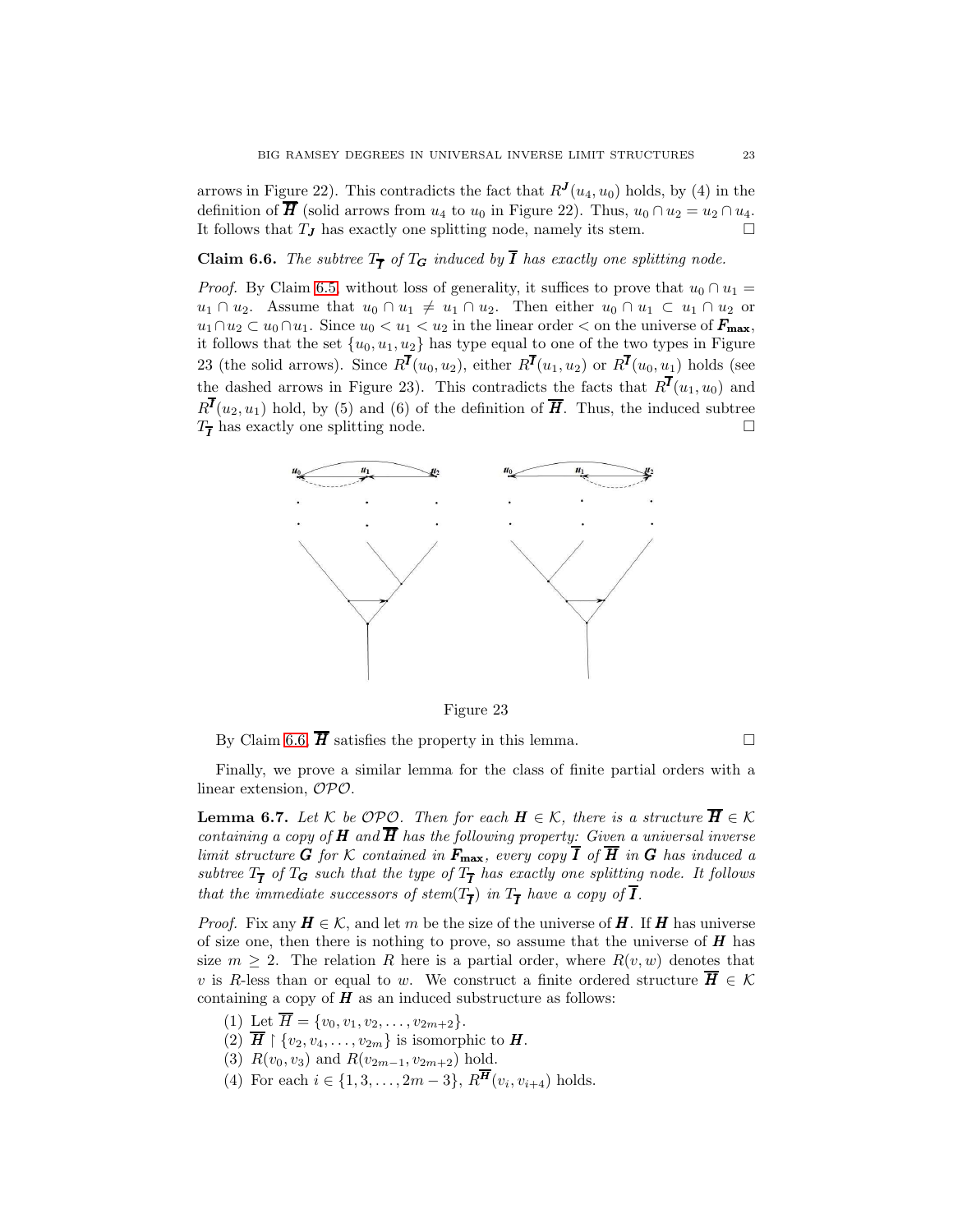(5) The R-relations above are closed under transitivity of  $R$ , and no other  $R$ relations are added.

By (2),  $\overline{H}$  contains a copy of  $H$ . Note that there are no R-relations between any vertices in  $\{v_2, v_4, \ldots, v_{2m}\}\$  and any vertices  $\{v_0, v_1, v_3, v_5, \ldots, v_{2m+1}, v_{2m}\}\$ . For example, if  $H \in \mathcal{OPO}$  with 3 vertices as in Figure 24, then  $\overline{H}$  has 9 vertices as in Figure 25. The copy of **H** in  $\overline{H}$  is on vertices  $\{v_2, v_4, v_6\}$ .



Figure 25

Now we check that  $\overline{H}$  satisfies the property in this lemma. Let  $\overline{I}$  be any copy of  $\overline{H}$  in  $G$ , say with universe  $\overline{I} = \{u_0, u_1, u_2, \ldots, u_{2m+2}\}.$ 

<span id="page-23-0"></span>**Claim 6.8.** Let **J** be the induced substructure of  $\overline{I}$  on universe  $J = \{u_0, u_1, u_3, \ldots, u_n\}$  $u_{2m-1}, u_{2m+1}, u_{2m+2}$ *. Then the associated subtree*  $T_J$  *of*  $T_G$  *has exactly one splitting node.*

*Proof.* It suffices to prove that any three successive vertices in J have the same meet. Without loss of generality, it suffices to prove that  $u_0 \cap u_1 = u_1 \cap u_3$ , as the same argument shows that for any  $0 \le i \le m-2$ ,  $u_{2i+1} \cap u_{2i+3} = u_{2i+3} \cap u_{2i+5}$ , and that  $u_{2m-1} \cap u_{2m+1} = u_{2m+1} \cap u_{2m+2}$ .

Assume that  $u_0 \cap u_1 \neq u_1 \cap u_3$ . Then  $u_0 \cap u_1 \subset u_1 \cap u_3$  or  $u_1 \cap u_3 \subset u_0 \cap u_1$ . Note that  $R^{J}(u_0, u_3)$  holds and  $\neg R^{J}(u_0, u_1)$  and  $\neg R^{J}(u_1, u_3)$  hold. If  $u_0 \cap u_1 \subset u_1 \cap u_3$ then  $R^{J}(u_0, u_1)$ , a contradiction. If  $u_1 \cap u_3 \subset u_0 \cap u_1$ , then  $R^{J}(u_1, u_3)$ , also a contradiction (see Figure 26). Thus,  $u_0 \cap u_1 = u_1 \cap u_3$ . It follows that  $T_J$  has exactly one splitting node, namely its stem.



Figure 26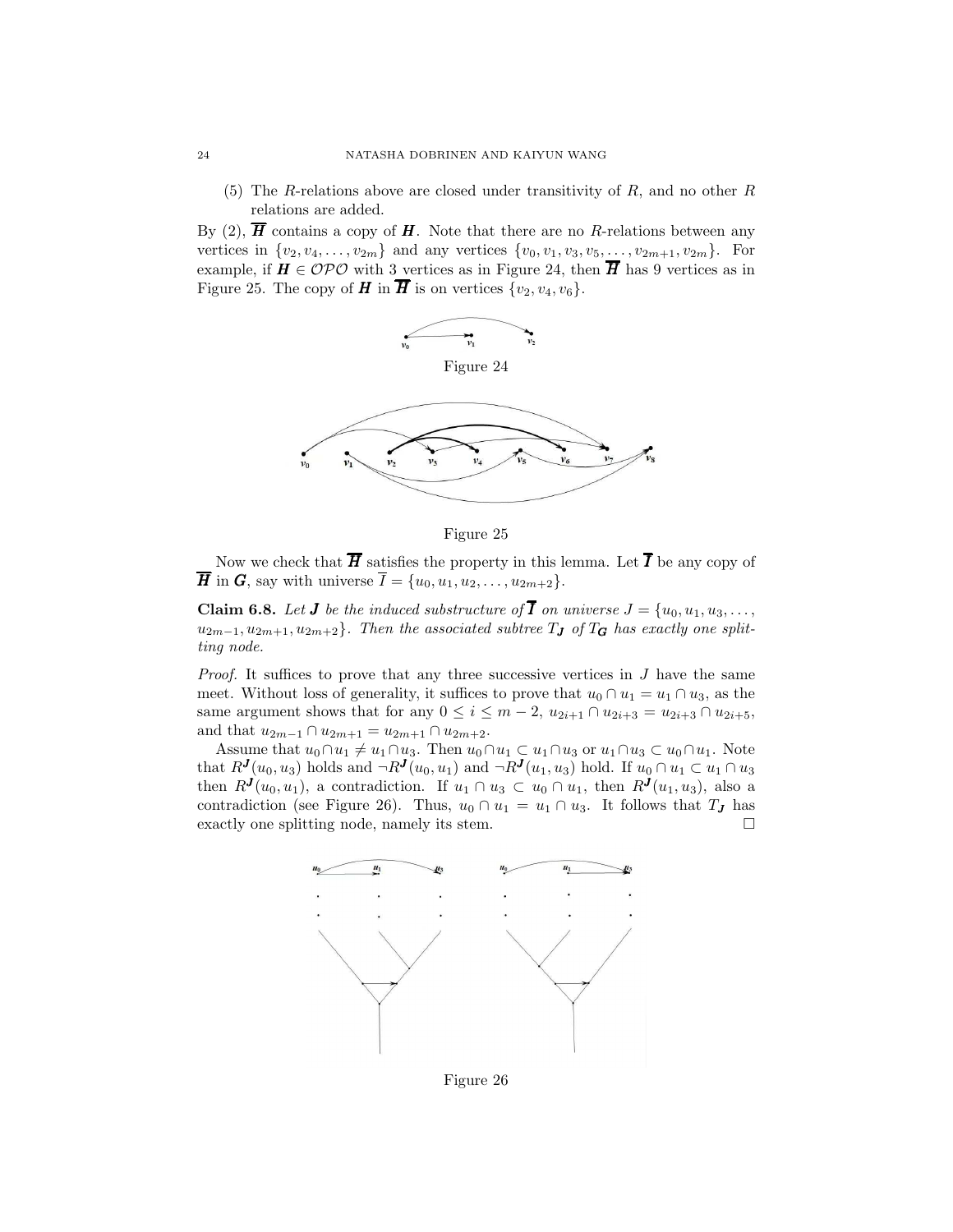# <span id="page-24-1"></span>**Claim 6.9.** *The subtree*  $T_{\overline{I}}$  *of*  $T_G$  *induced by I has exactly one splitting node.*

*Proof.* We will first prove that for all  $0 \leq i \leq m-2$ ,  $u_{2i+1} \cap u_{2i+2} = u_{2i+2} \cap u_{2i+5}$ , and that  $u_{2m-1} \cap u_{2m} = u_{2m} \cap u_{2m+2}$ . Since the argument is the same for each of these cases, it suffices to prove that  $u_1 \cap u_2 = u_2 \cap u_5$ . In fact, the same argument as that in Claim [6.8](#page-23-0) applies here, for the structure  $\overline{I}$  restricted to the vertices  $\{u_1, u_2, u_5\}$  is isomorphic to the one in the proof of Claim [6.8:](#page-23-0)  $R^{\bar{I}}(u_1, u_5)$ ,  $\neg R^{I}(u_1, u_2)$ , and  $\neg R^{I}(u_2, u_5)$ . Since the linear order  $\lt$  extends  $R^{I}$ ,  $\neg R^{I}(u_2, u_1)$ ,  $\neg R^{I}(u_5, u_1)$ , and  $\neg R^{I}(u_5, u_2)$  all hold. Therefore,  $u_1 \cap u_2 = u_2 \cap u_5$  (see Figure 27). Given any three vertices  $u_{2i+1}, u_{2i+2}, u_{2i+3}$ , where  $0 \le i \le m-1$ , let  $w = u_{2i+5}$ 

if  $i < m-1$  and  $w = u_{2m+2}$  if  $i = m-1$ . By the above argument,

$$
u_{2i+1} \cap u_{2i+2} = u_{2i+2} \cap w = u_{2i+1} \cap w.
$$

By Claim [6.8,](#page-23-0)

$$
u_{2i+1} \cap u_{2i+3} = u_{2i+3} \cap w = u_{2i+1} \cap w.
$$

Therefore,

$$
u_{2i+1} \cap u_{2i+2} = u_{2i+1} \cap w = u_{2i+2} \cap u_{2i+3}.
$$

Hence, also  $u_{2i+1} \cap u_{2i+2} = u_{2i+1} \cap u_{2i+3}$ . Thus, any three successive vertices in  $\overline{I}$ have a common meet, meaning that  $\overline{I}$  has exactly one splitting node.



Figure 27

By Claim [6.9,](#page-24-1)  $\overline{H}$  satisfies the property in this lemma.

The next theorem shows that the upper bounds proved in Theorem [5.9](#page-18-1) are exact for ordered binary relational free amalgamation classes, for ordered tournaments, and for partial orders with a linear extension.

<span id="page-24-0"></span>**Theorem 6.10.** Let  $K$  be any Fraüssé class in an ordered binary relational signature *such that either* K has free amalgamation or K is one of  $OT$  or  $OPO$ . Let G be a *universal inverse limit structure for*  $K$  *contained in*  $F_{\text{max}}$ *. Then for each*  $H \in K$ *, each type representing* H *in* G *persists in each closed subcopy of* G*. It follows that the big Ramsey degree*  $T(H, F_{\text{max}})$  *for finite Baire-measurable colorings of*  $\binom{F_{\text{max}}}{H}$ *is exactly the number of types in*  $T_{\text{max}}$  *representing a copy of*  $\boldsymbol{H}$ *.*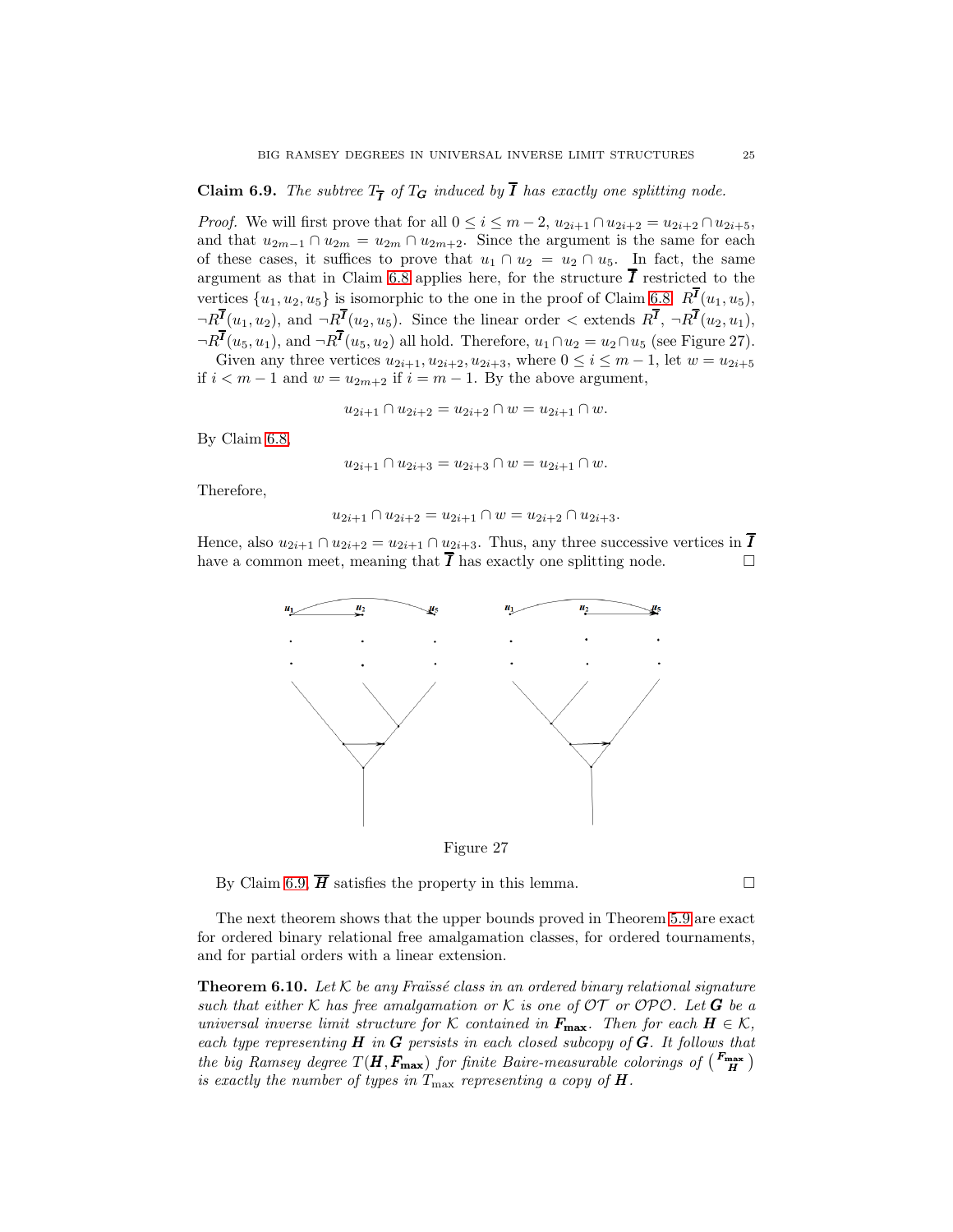*Proof.* Let  $G \subseteq F_{\text{max}}$  be a universal inverse limit structure for K. We will prove by induction on the number of splitting nodes that every type  $\tau$  for each finite structure in  $K$  persists in  $\boldsymbol{G}$ .

Suppose  $\tau$  is a type for a structure in K which has no splitting nodes. Then  $\tau$ codes a single element, so there is a copy of  $\tau$  in  $T_{\mathbf{G}}$ .

Now assume that  $n \geq 1$  and for each type  $\tau$  with less than n many splitting nodes, the type  $\tau$  appears in  $T_G$ . For the induction step, let  $\tau$  be a type for a structure in  $K$  with exactly n splitting nodes. Let s denote the splitting node of longest length in  $\tau$ , and let  $\sigma = \tau \restriction |s|$ . By the induction hypothesis, there is a copy of  $\sigma$  in  $T_G$ . Then there is a subtree U of  $T_G$  such that U has type  $\sigma$ . Let  $\varphi : \sigma \longrightarrow U$  be the strong isomorphism from  $\sigma$  to U, and let  $u = \varphi(s)$ .

Suppose that  $\bf{F}$  is the finite structure in  $K$  at the immediate successors of s in  $\tau$ . Let  $\overline{\mathbf{F}} \in \mathcal{K}$  be the structure containing a copy of  $\mathbf{F}$  satisfying the properties in Lemma [6.1,](#page-19-0) [6.4,](#page-21-0) or [6.7,](#page-22-0) respectively. Since  $\boldsymbol{G}$  is a universal inverse limit structure for K, there is a copy  $\overline{H}$  of  $\overline{F}$  in the open interval  $N_u$ . Taking  $t = \operatorname{stem}(T_{\overline{H}})$ , then succ $T_{\overline{H}}(t)$  contains a copy of  $F$ , and thus succ $T_{\overline{H}}(t)$  contains a copy  $H$  of  $F$ . Let X denote the set of nodes in succ $T_{\overline{H}}(t)$  forming the universe of H. Let Y be a set of nodes  $\{y_z : z \in U \setminus \{u\}\}\$  of length  $|t| + 1$  such that for each  $z \in U \setminus \{u\}, y_z \supseteq z$ . Then  $U \cup \{t\} \cup X \cup Y$  is a copy of  $\tau$ . Hence,  $\tau$  persists in  $G$ .

Now given a structure  $H \in \mathcal{K}$ , let  $\tau_0, \ldots, \tau_{m-1}$  list the collection of all types for copies of **H** in  $F_{\text{max}}$ . Let  $c: {F_{\text{max}} \choose H} \longrightarrow m$  be defined by  $c(J) = i$  if and only if  $T_J$  has type  $\tau_i$ . Note that c is in fact continuous, hence Baire-measurable. By the above argument, there is a substructure  $G$  of  $F_{\text{max}}$  which is again a universal inverse limit structure with the property that for each  $i < m$ , there is a copy of **H** in **G** with type  $\tau_i$ . Therefore, all colors  $i < m$  persist in G. Therefore,  $T(H, F_{\text{max}}) \geq m$ .

By Theorem [5.9,](#page-18-1) we know that  $T(H, F_{\text{max}}) \leq m$  for finite Baire-measurable colorings. Therefore,  $T(H, F_{\text{max}})$  is exactly the number of types associated to  $H$ .

*Remark* 6.11*.* Theorem [6.10](#page-24-0) characterizes the exact big Ramsey degrees under the finite Baire-measurable colorings for some ordered structures with one (nonorder) binary relation. It seems likely that similar methods can be developed to characterize the exact big Ramsey degrees for all structures considered in this paper in terms of the number of types.

Acknowledgements The authors would like to thank the anonymous referee for carefully checking the original draft and giving us many helpful suggestions for improvements.

#### **REFERENCES**

- <span id="page-25-5"></span>1. F. G. Abramson, L. Harrington, *Models without indiscernibles*, Journal of Symbolic Logic 43(3) (1978) 572–600.
- <span id="page-25-1"></span>2. M. Balko, D. Chodounský, J. Hubička, M. Konečný, L. Vena, *Big Ramsey degrees of 3-uniform hypergraphs are finite* (2020) 10 pp, submitted, [arXiv:2008.00268.](http://arxiv.org/abs/2008.00268)
- <span id="page-25-2"></span>3. M. Balko, D. Chodounsk´y, N. Dobrinen, J. Hubiˇcka, M. Koneˇcn´y, L. Vena, A. Zucker, *Exact big Ramsey degrees via coding trees*, (2021) 97 pp, submitted, [arXiv:2110.08409.](http://arxiv.org/abs/2110.08409)
- <span id="page-25-4"></span>4. A. Blass, *A partition theorem for perfect sets*, Proceedings of the American Mathematical Society 82(2) (1981) 271–277.
- <span id="page-25-3"></span>5. R. Coulson, N. Dobrinen, R. Patel, *Fra¨ıss´e classes with simply characterized big Ramsey degrees*, (2020) 69 pp, submitted, [arXiv:2010.02034.](http://arxiv.org/abs/2010.02034)
- <span id="page-25-0"></span>6. D. Devlin, *Some partition theorems and ultrafilters on*  $\omega$ , PhD thesis, Dartmouth College (1979).